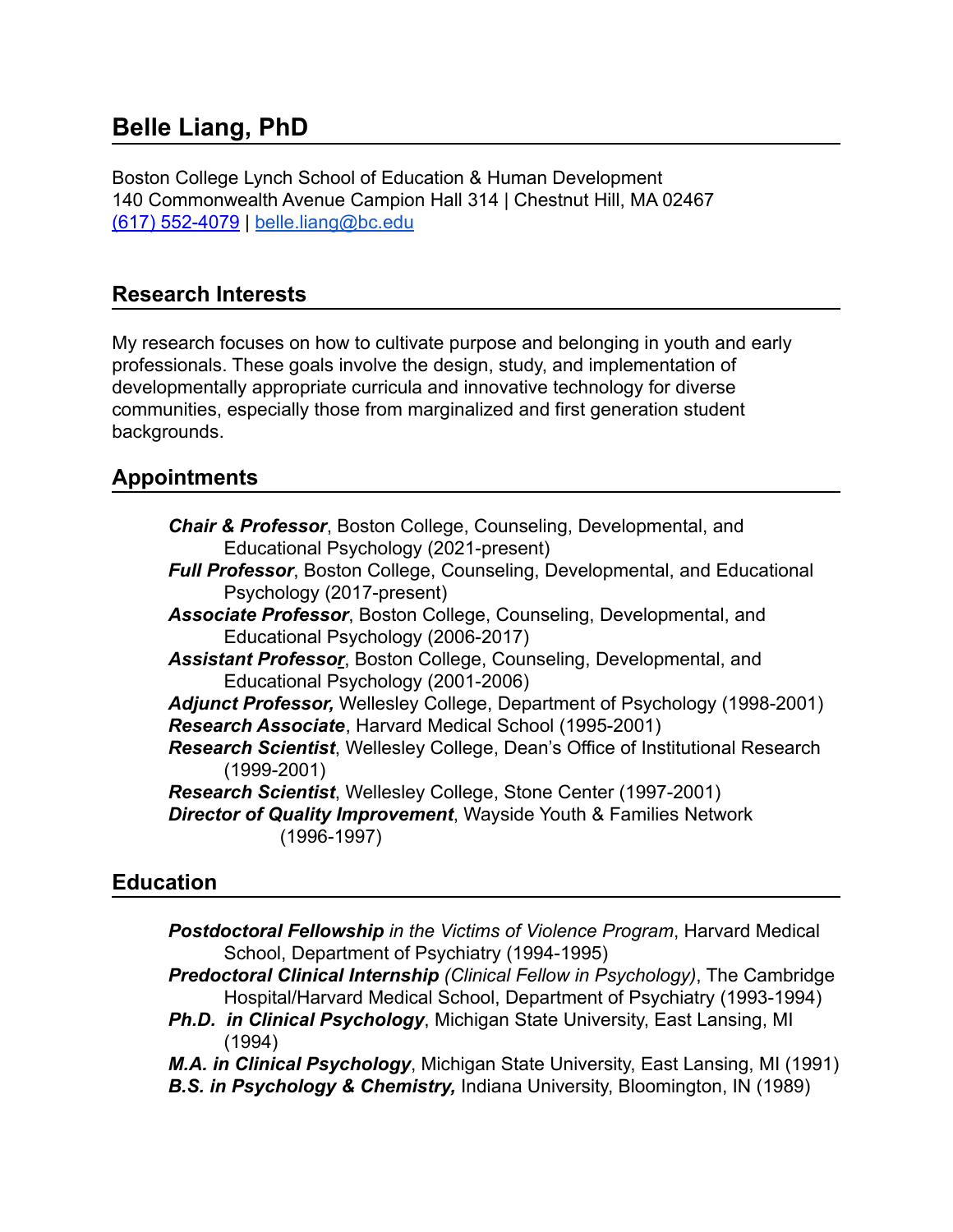#### **Books**

- [1] **Liang, B.** & Klein, T. (Aug, 2022). *How to Navigate Life: The New Science of Finding Your Way in School, Career, & Beyond*. NY, NY: St. Martin's Press.
- [2] Hoffman, A. J., Alamilla, S., & **Liang, B.** (2018). *The Role of Community Development in Reducing Extremism and Ethnic Conflict.* NY, NY: Palgrave MacMillan.

#### **Peer-Reviewed Journal Publications**

(\* denotes student co-authors)

- [3] Sepulveda, J.\*, Zhou, M.\*, Amorosi, A.\*, Rauen, J.\*, Boyer, M.\*, **Liang, B.**, Lund, T., Mousseau, A.D. (in press). The R and R of purpose in college students: Refining and redefining purpose over time. *Journal of Adolescent Research.*
- [4] Lai, B.S., Hoskova, B.\*, Riobueno-Naylor, A.\*, Colgan, C.A.\*, Aubé, S.S.\*, Liang, B. (in press). College students and COVID-19: Mental health and purpose formation. Journal of Emergency Management.
- [5] Lund, T., **Liang, B.,** Lincoln, B., White, A.E.. Mousseau, A.M.D., Gomez, L., & Akins, E. (2022). Purpose in Life Among First-Generation College Students: Friends Make a Difference. *Youth, 2,* 12-22*.*
- [6] Lund, T., Liang, B., Sepulveda, J.<sup>\*</sup>, White, A., Patel, K.<sup>\*</sup>, Mousseau, A.D., & Spencer, R. (2022). Parenting and Youth Purpose: Fostering Other-Oriented Aims. *Youth*, *1*, 2-13. <https://doi.org/10.3390/youth1010002>
- [7] Sepulveda, J., Lincoln, B.\*, **Liang, B.**, Klein, T., White, A.E.\*, Hill, N., & Perella, J. (2021). MPOWER: The impact of a youth purpose program on intrinsic and extrinsic motivations. *Frontiers in Psychology, 12,* 1-11. doi: 10.3389/fpsyg.2021.761580.
- [8] Lincoln, B., Wood, W., Reed, M., Sepulveda, J., **Liang, B.**, Hill, N. E., & Perella, J. (2021). 'MPower shows me who I want to be': A qualitative study of a youth purpose program. European Journal of Psychology and Educational Research, 4(2), 113-122. <https://doi.org/10.12973/ejper.4.2.113>
- [9] Lai, B.S. Hoskova, B.\* , Riobueno-Naylor, A.\* , Colgan, C.A.\* , Aubé, S.S.\* , **Liang, B.** (2021). College Students, Faculty, and Academic Advisors During COVID-19: Mental Health and Sense of Purpose. Natural Hazards Center Quick Response Reports[.](https://hazards.colorado.edu/quick-response-report/college-students-faculty-and-academic-advisors-during-covid-19)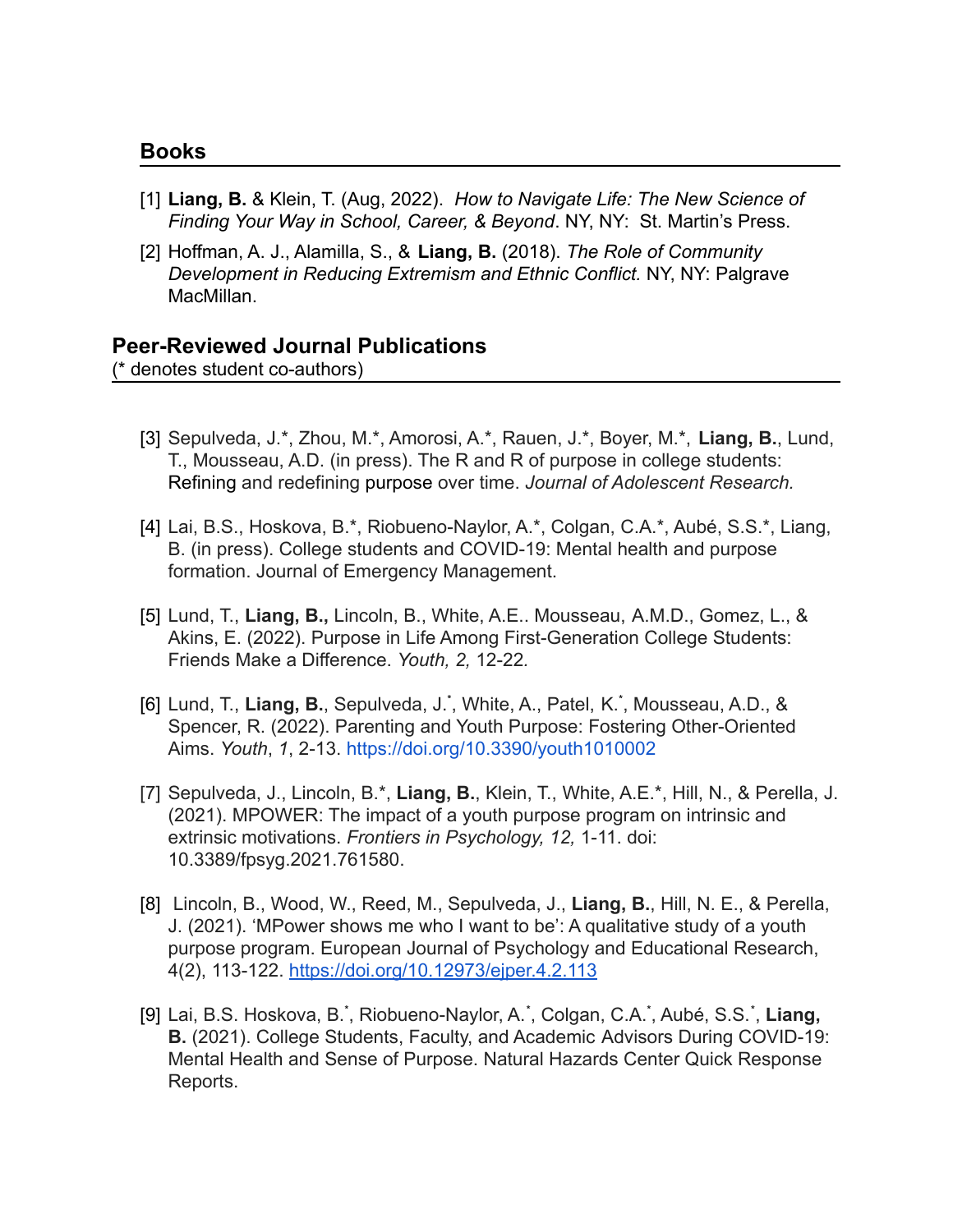[https://hazards.colorado.edu/quick-response-report/college-students-faculty-and](https://hazards.colorado.edu/quick-response-report/college-students-faculty-and-academic-advisors-during-covid-19)[academic-advisors-during-covid-19](https://hazards.colorado.edu/quick-response-report/college-students-faculty-and-academic-advisors-during-covid-19)

- [10] White, A. \*, Lincoln, B. \*, Liang, B., Sepulveda, J. \*, Matyjaszvzyk, V. \*, Kupersmith, C. \* , Hill, N., & Perella, J. (2020). "My mentor thinks that I can be someone amazing": Drawing out youths' passions and purpose. *Journal of Adolescent Research.* <https://doi.org/10.1177/0743558420942481>
- [11] Hailes, H. \* , Ceccolini, C. \* , Gutowski, E. \* , & **Liang, B.** (2020). Ethical Guidelines for Social Justice in Psychology. *Professional Psychology*: *Research and Practice.* [https://doi.org/10.1037/pro0000291](https://psycnet.apa.org/doi/10.1037/pro0000291)
- [12] Price, M.<sup>\*</sup>, Polk, W.<sup>\*</sup>, Hill, N., Liang, B., & Perella, J. (2019). The intersectionality of adolescent discrimination and identity-based bullying: A person-centered examination of mental health and academic functioning in a U.S. High School. *Journal of Adolescence, 76,* 185-196*.* https://doi.org/10.1016/j.adolescence.2019.09.002
- [13] Lund, T., Liang, B., Mousseau, A., Matyjaszczyk, V.<sup>\*</sup>, & Fleurizard, T.<sup>\*</sup> (2019). The Will and the Way?: Associations between purpose and grit among students in three U.S. universities. *Journal of College Student Development, 60,* 361-365*.*
- [14] Lund, T., **Liang, B.,** Konowitz, L. \* , White, A., & Mousseau, A. (2019). Quality over Quantity?: Mentoring Relationships and Purpose Development Among College Students. *Psychology in Schools, 6*(9), 1472-1481*.* (doi:http://dx.doi.org.proxy.bc.edu/10.1002/pits.22284)
- [15] Price, M.<sup>\*</sup>, Liang, B., Hill, N., & Perella, J. (2019). Teacher relationships and adolescents experiencing identity-based victimization what matters for whom among stigmatized adolescents. *School Mental Health.* (doi:http://dx.doi.org.proxy.bc.edu/10.1007/s12310-019-09327-z)
- [16] Klein, T., **Liang, B**., Sepulveda, J. \* , & White, A. \* (2019). MPower: An empirically-based youth purpose intervention. *Journal of Character Education*, *15*(2), 103-113.
- [17] Kenny, M., Blustein, D., **Liang, B.**, Klein, T., & Etchie, Q. (2019). Applying the psychology of working theory for transformative career education. *Journal of Career Development, 46*(6), 623–636.
- [18] Savitz-Romer, M. Nicola, T., Jensen, A., Hill, N.E., **Liang, B.** & Perella, J. (2019). Data-Driven School Counseling: The Role of the Research–Practice Partnership. *Professional School Counseling, 22*(1), 1-9.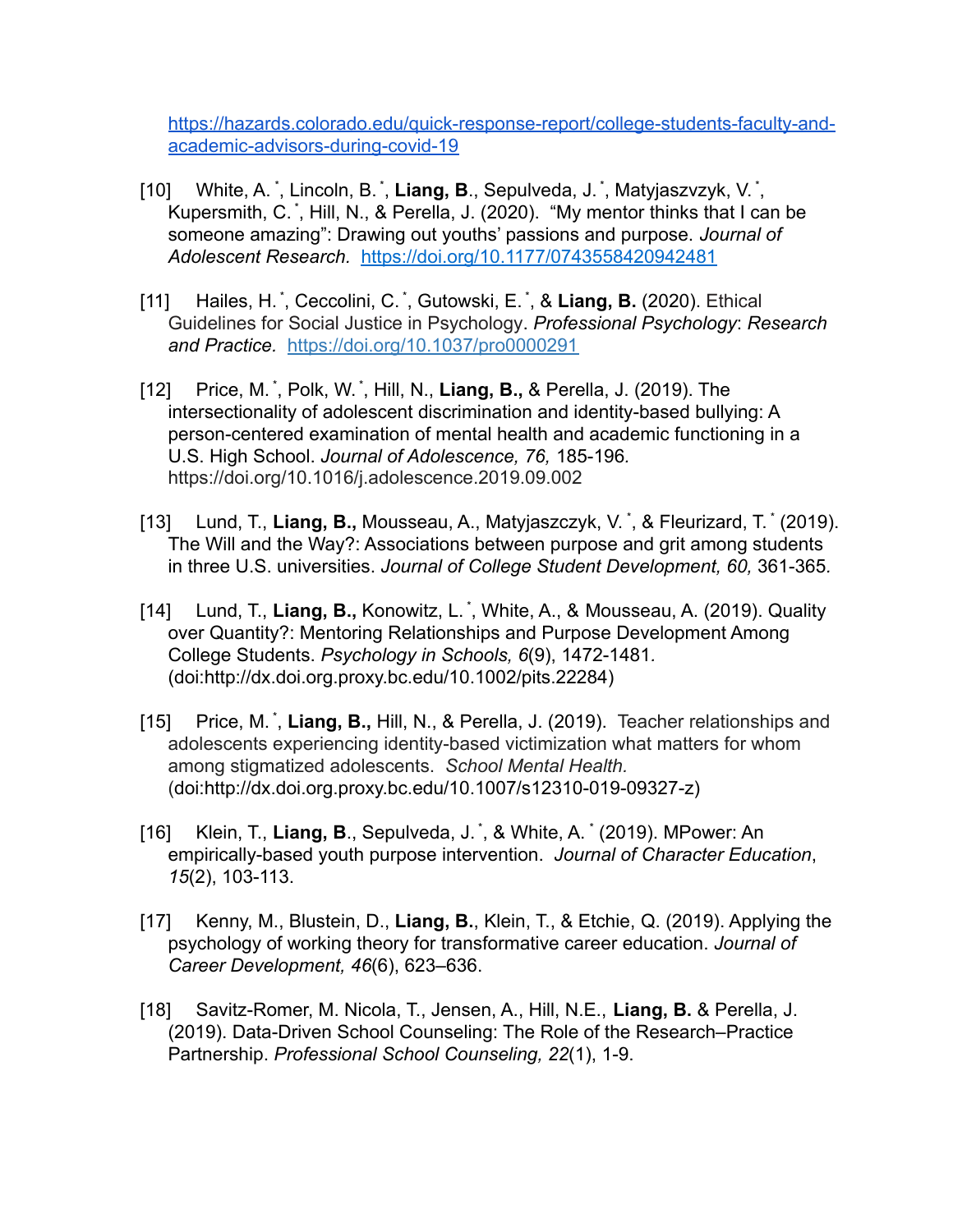- [19] Hill, N., Liang, B., Liu, P. P.<sup>\*</sup>, Price, M.<sup>\*</sup>, Perella, J., & Savitz-Romer, M. (2018). Envisioning a meaningful future and academic engagement: The role of parenting practices and school-based relationships. *Psychology in the Schools, 55,* 595-608*.*
- [20] Hill, N. E., Liang, B., Bravo, D. Y.<sup>\*</sup>, Price, M.<sup>\*</sup>, Polk, W.<sup>\*</sup>, Perella, J., & Savitz-Romer, M. (2018). Adolescents' perceptions of the economy: Its association with academic engagement and the role in school-based and parental relationships and academic engagement. *Journal of Youth and Adolescence, 47*(5), 895-915. (doi: 10.1007/s10964-017-0802-5)
- [21] Gutowski, E.<sup>\*</sup>, White, A.<sup>\*</sup>, Liang, B., Diamonti, A. J.<sup>\*</sup>, & Berado, D.<sup>\*</sup> (2018). How stress influences purpose development: The importance of social support. *Journal of Adolescent Research, 33.*
- [22] Polk, W.<sup>\*</sup>, Hill, N., Price, M.<sup>\*</sup>, Liang, B., Perella, J., & Savitz-Romer, M. (2018). Adolescent profiles of marginalization and connection at school: Relations with academics and mental health. *Journal of Research on Adolescence.* (DOI: 10.1111/jora.12460)
- [23] Liu, P.\*, Savitz-Romer, M., Perella, J., Hill, N., & **Liang, B**. (2018). Representational Models of Teacher-Student Relationships: Self-Determination, Affinity, and Negativity in Student Perceptions. *Contemporary Education Psychology, 54,* 281-296*.*
- [24] Williams, K.\*, Lund, T.J., **Liang, B.**, Mousseau, A.M.D., & Spencer, R. (2018). Associations between stress, psychosomatic complaints, and parental criticism among affluent adolescent girls. *Journal of Child and Family Studies, 27*(5), 1384-1393.
- [25] Liang, B., White, A.<sup>\*</sup>, Rhodes, H.<sup>\*</sup>, Strodel, R.<sup>\*</sup>, Gutowski, E.,<sup>\*</sup> Mousseau, A.<sup>\*</sup>, & Lund, T. (2017). Pathways to purpose among impoverished youth from the Guatemala City Dump Community*. Community Psychology in Global Perspective, 3*(2), 1-21*.*
- [26] Liang, B., Chung, A.<sup>\*</sup>, Diamonti, A.J.<sup>\*</sup>, Douyon, C.M.<sup>\*</sup>, Gordon, J.<sup>\*</sup>, Joyner, E.<sup>\*</sup>, Meerkins, T.M.\*, Rene, K.\*, Sienkiewicz, S.\*, Weber, A.\*, White, A.\*, Wilson, E.\* (2017). Ethical social justice: Do the ends justify the means? *Journal of Community and Applied Social Psychology, 27,* 298-311.
- [27] Liang, B., Lund, T. J., Mousseau, A., White, A. <sup>\*</sup>, Spencer, R., & Walsh, J.<sup>\*</sup> (2018). Adolescent girls finding purpose: The role of parents and pro-sociality. *Youth & Society,* 50(6) 801–817. [\(https://doi.org/10.1177/0044118X17697850](https://doi.org/10.1177%2F0044118X17697850))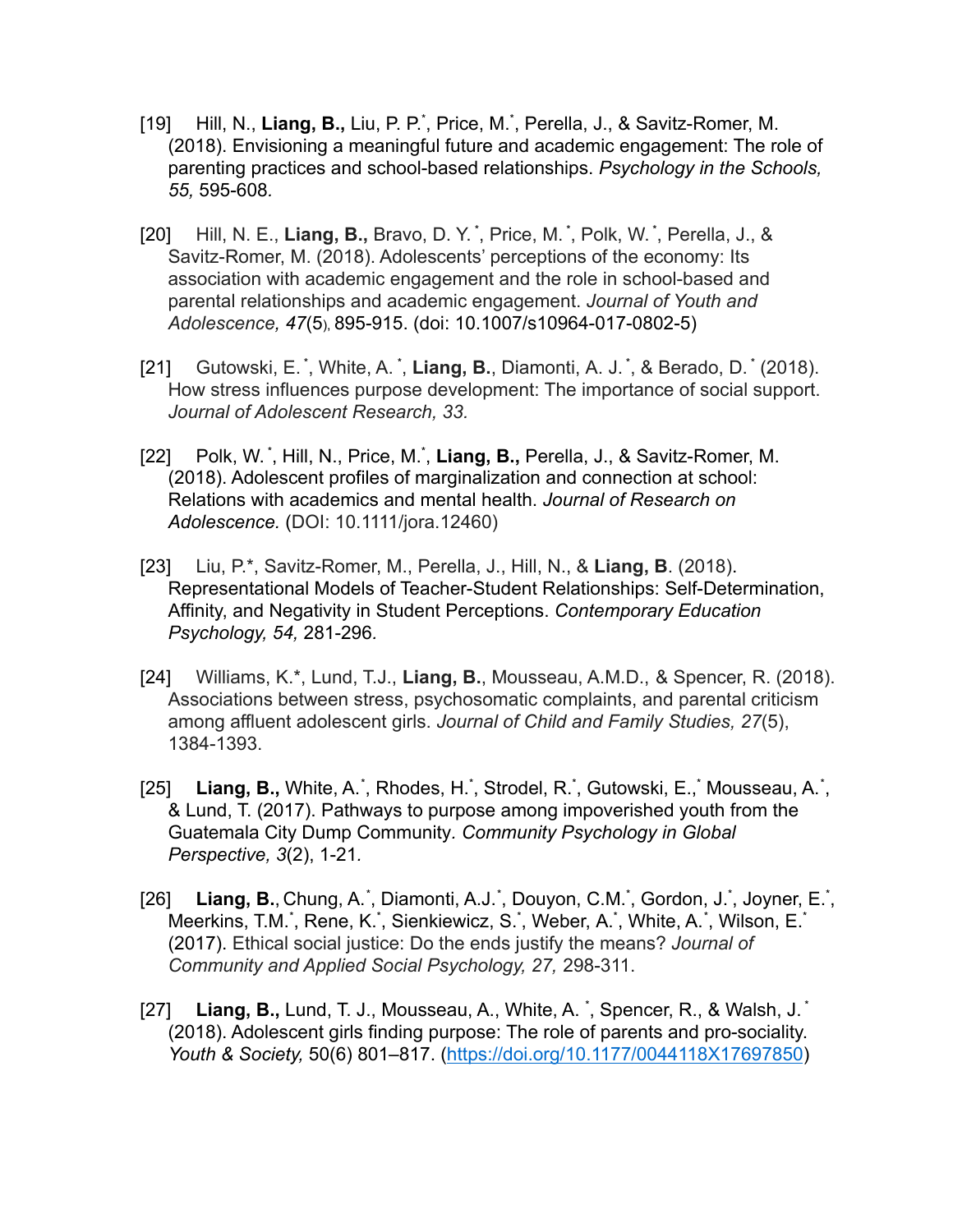- [28] West, J.<sup>\*</sup>, Liang, B., & Spinnazola, J. (2017). Trauma Sensitive Yoga as a complementary treatment for posttraumatic stress disorder: A qualitative descriptive analysis. *International Journal of Stress Management, 24*(2)*,* 173-195*.* (doi: 10.1037/str0000040)
- [29] **Liang, B.,** & Ketcham, S. G. (2017). Emerging Adults Perceptions of their Development of Faith-Related Purpose. *Psychology of Religion and Spirituality, 9,* 22-31. ([http://dx.doi.org/10.1037/rel0000116\)](http://psycnet.apa.org/doi/10.1037/rel0000116)
- [30] Liang, B., White, A.<sup>\*</sup>, Mousseau, A., Hasse, A.<sup>\*</sup>, Knight, L.<sup>\*</sup>, Berado, D.<sup>\*</sup>, & Lund, T. (2016). The four P's of purpose among College Bound students: People, propensity, passion, and pro-social benefits. *Journal of Positive Psychology, 12*(3), 281-294*.* [\(http://dx.doi.org/10.1080/17439760.2016.1225118\)](http://dx.doi.org/10.1080/17439760.2016.1225118).
- [31] **Liang, B.**, Lund, T., Mousseau, A., & Spencer, R. (2016). The mediating role of engagement in mentoring relationships and self-esteem among affluent adolescent girls. *Psychology in the Schools, 53*(8), 848-860*.*
- [32] Spencer, R., Walsh, J.<sup>\*</sup>, Liang, B., Mousseau, A., & Lund, T. (2016). Having it all?: A qualitative examination of affluent adolescent girls perceptions of stress and their quests for success. *Journal of Adolescent Research, 33*(1)*,* 3-33. (doi:10.1177/0743558416670990)
- [33] Mousseau, A., Lund, T., **Liang, B.**, Spencer, R., & Walsh, J.\* (2016). Stress and losing sleep: Sleep duration and perceived stress among affluent adolescent females. *Peabody Journal of Education, 9*(5), 628-644*.* ([http://dx.doi.org/10.1080/0161956X.2016.1227186\)](http://dx.doi.org/10.1080/0161956X.2016.1227186)
- [34] West, J.<sup>\*</sup>, Duffy, N., & Liang, B. (2016). Creating SPACE through Africa Yoga Project: A qualitative study. *International Journal of Yoga Therapy, 26*(1), 73-82*.* (doi:[10.17761/1531-2054-26.1.73\)](https://doi.org/10.17761/1531-2054-26.1.73)
- [35] Schwartz, S.<sup>\*</sup>, Rhodes, J., Liang, B., Sanchez, B., Spencer, R., Kremer, S.<sup>\*</sup>, & Kanchewa, S.\* (2014). Mentoring in the digital age: Social media use in adult-youth relationships. *Child and Youth Services Review, 47,* 205-213*.*
- [36] Lund, T., Chan, P.<sup>\*</sup>, & Liang, B. (2014). Depression and relational health in Asian American and European American college women. *Psychology in the Schools, 51,* 493-505*.*
- [37] Blattner, M.C.<sup>\*</sup>, Liang, B., Lund, T., & Spencer, R., (2013). Searching for a sense of purpose: The role of parents and effects on self-esteem among female adolescents. *Journal of Adolescence*. *36*, 839-848.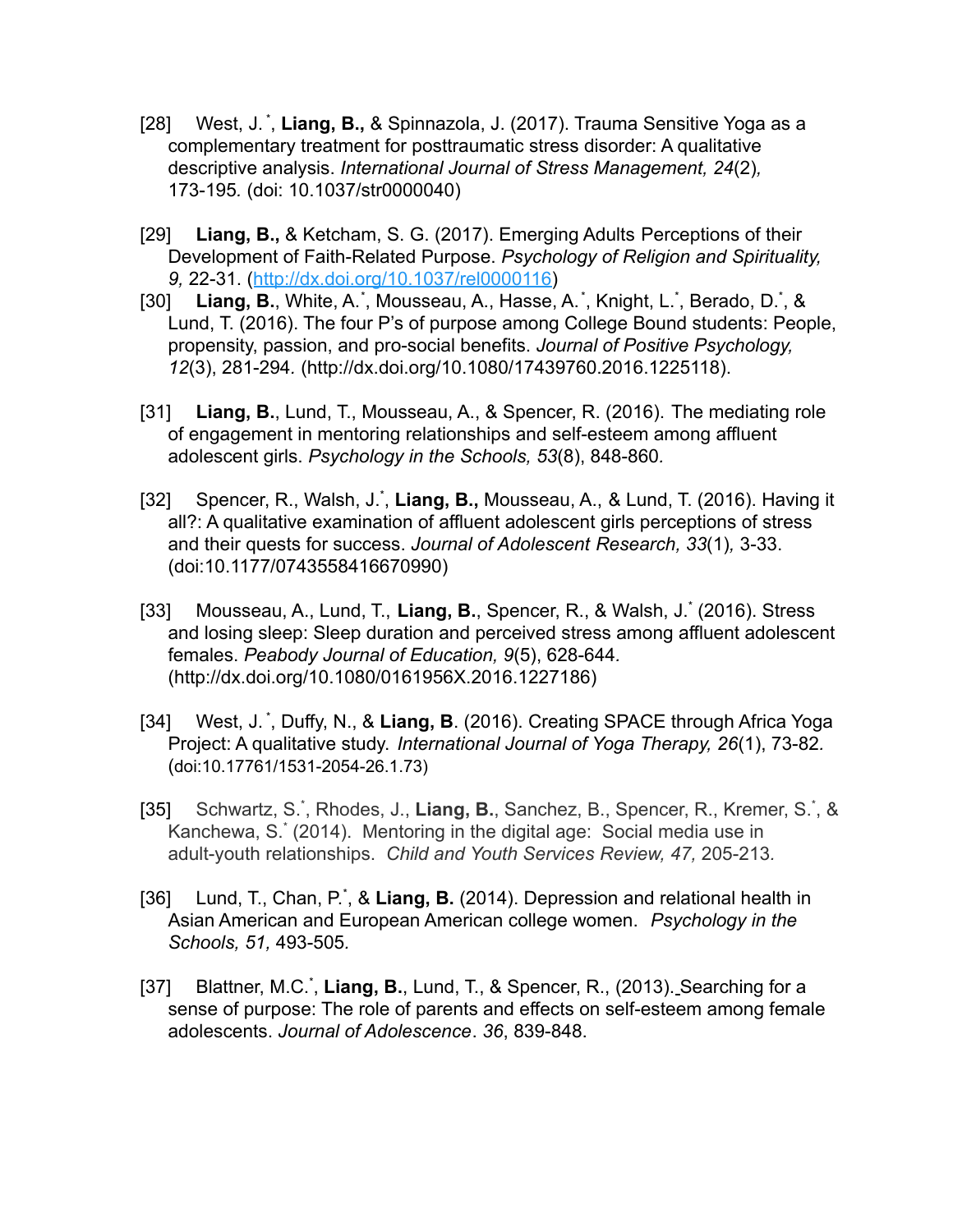- [38] Liang, B., Spencer, R., West, J.<sup>\*</sup>, & Rappaport, N. (2013). Expanding the reach of youth mentoring: Partnering with youth for personal growth and social change. *Journal of Adolescence, 36*(2), 257-67.
- [39] Liang, B., Tummala-Narra, P., & West, J.<sup>\*</sup> (2011). Revisiting community work from a psychodynamic perspective. *Professional Psychology: Research and Practice*, *42*(5)*,* 398-404.
- [40] Liang, B. & West, J.<sup>\*</sup> (2011). Relational health, alexithymia, and psychological distress in college women: Testing a mediator model. *American Journal of Orthopsychiatry, 81,* 246-254.
- [41] Liang, B., Tracy, A., Kenny, M., Brogan, D.<sup>\*</sup>, & Gatha, R.<sup>\*</sup> (2010). The Relational Health Indices for youth: An examination of reliability and validity aspects. *Measurement and Evaluation in Counseling and Development, 42*(4),  $255 - 274$ .
- [42] Liang, B., Commins, M.<sup>\*</sup>, & Duffy, N.<sup>\*</sup> (2010). Using social media to engage youth: Education, social justice, & humanitarianism. *The Prevention Researcher*, *5,* 13-16.
- [43] Rhodes, J., **Liang, B.,** & Spencer, R. (2009). First do no harm: Ethical guidelines for youth mentoring relationships. *Professional Psychology, 40*, 452-458.
- [44] Spencer, R. & **Liang, B**. (2009). "She gives me a break from the world": Formal youth mentoring relationships between adolescent girls and adult women. *Journal of Primary Prevention, 30,* 109-130.
- [45] Liang, B., Spencer, R., Brogan, D.<sup>\*</sup>, & Corral, M.<sup>\*</sup> (2008). Mentoring relationships from early adolescence through emerging adulthood: A qualitative analysis. *Journal of Vocational Behavior, 72,* 168-182*.*
- [46] Liang, B., Tracy, A., Kenny, M., & Brogan, D.<sup>\*</sup> (2008). Gender differences in the relational health of youth participating in a social competency program. *Journal of Community Psychology, 36,* 499-515*.*
- [47] Bogat, G.A., & **Liang, B.** (2008). Stages of mentoring: An analysis of an intervention for pregnant and parenting adolescents. *Child & Adolescent Social Work Journal, 25,* 325-341.
- [48] Grossman, J.\* & **Liang, B.** (2008). Discrimination distress among Chinese American adolescents. *Journal of Youth and Adolescence, 37,* 1-11.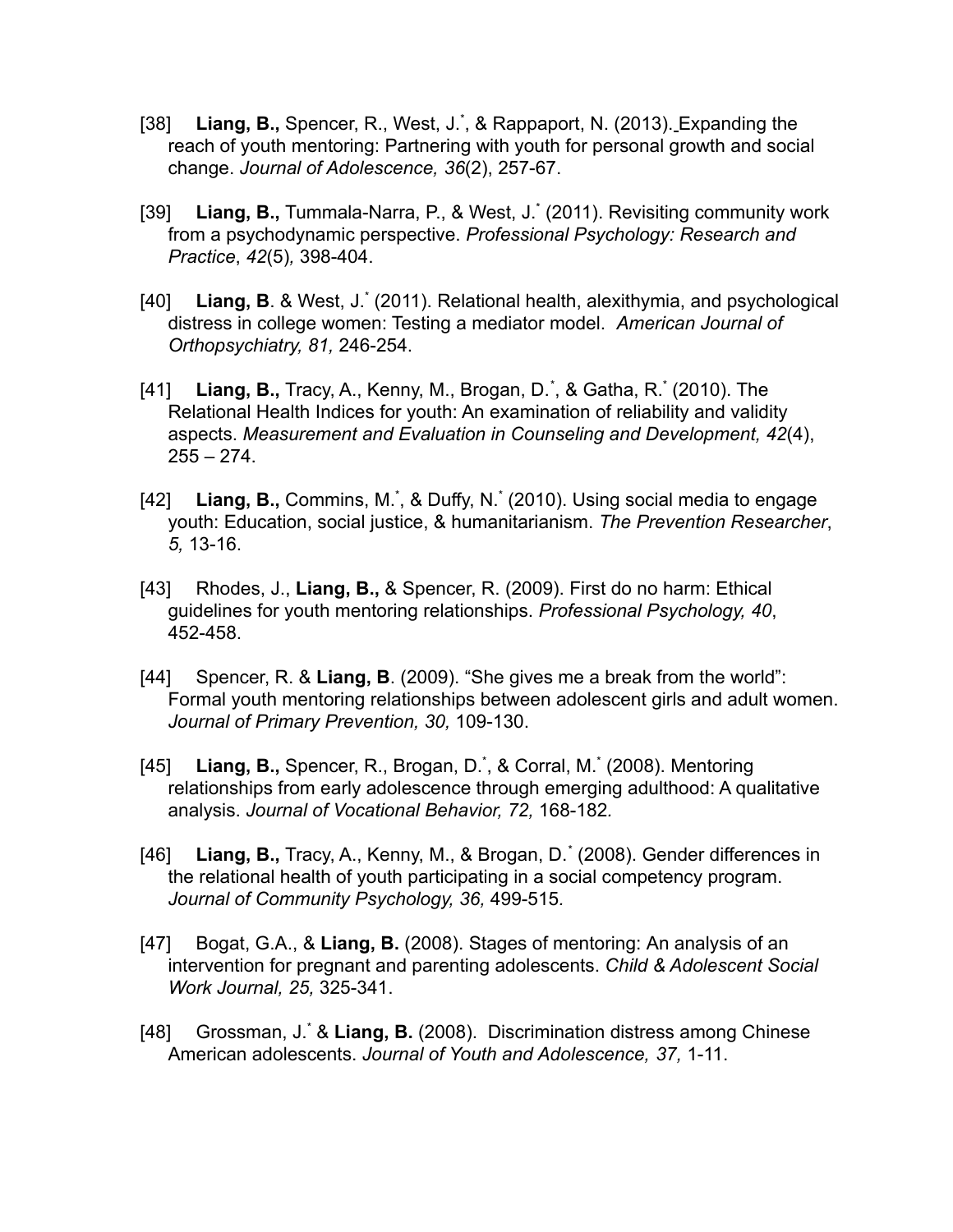- [49] **Liang, B.** & Rhodes, J. (2007). Cultivating the vital element of youth mentoring.*Applied Developmental Science, 11*, 104-107.
- [50] Liang, B., Tracy, A., Glenn, C.<sup>\*</sup>, Burns, S.<sup>\*</sup>, & Ting, D. (2007). The Relational Health Indices: Confirming factor structure for use with men. *Australian Community Psychologist, 19,* 35-52*.*
- [51] Liang, B., Grossman, J.<sup>\*</sup>, & Deguchi, M.<sup>\*</sup> (2007). Chinese American middle school youths' experiences of discrimination and stereotyping. *Qualitative Research in Psychology, 4,* 187-205*.*
- [52] **Liang, B.,** Tummala-Narra, P., Bradley, R.,\* & Harvey, M.R. (2007). The Multidimensional Trauma Recovery and Resiliency Instrument: Preliminary examination of an abridged version. *Journal of Aggression, Maltreatment and Trauma, 14,* 55-74*.*
- [53] Tummala-Narra, P., **Liang, B.,** & Harvey, M.R. (2007). Aspects of safe attachment in the recovery from trauma. *Journal of Aggression, Maltreatment and Trauma. 14*(3)*,*1-18*.*
- [54] Rhodes, J., Spencer, R., Keller, T., **Liang, B**., & Noam, G. (2006). A model for the influence of mentoring relationships on youth development. *Journal of Community Psychology, 34*(6)*,* 691-707.
- [55] Liang, B., Tracy, A., Kauh, T.<sup>\*</sup>, Taylor, C., & Williams, L. (2006). Mentoring Asian and Euro-American college women. *Journal of Multicultural Counseling and Development, 34,* 143-154.
- [56] **Liang, B.,** Williams, L., & Siegel, J. (2006)*.* Relational outcomes of childhood sexual trauma in female survivors: A longitudinal study. *Journal of Interpersonal Violence, 21,* 42-57.
- [57] **Liang, B.,** Goodman, L., Tummala-Narra, P., & Weintraub, S.\* (2005). A theoretical framework for understanding help-seeking processes among survivors of intimate partner violence. *American Journal of Community Psychology*, *36,* 71-84*.*
- [58] Morray, E.\* & **Liang, B.** (2005). Peace talk: A relational approach to group negotiation among Arab and Israeli youths. *International Journal of Group Psychotherapy, 55,* 481-506. (Lead Article)
- [59] Liang, B., Glenn, C.<sup>\*</sup>, & Goodman, L. (2005). Feminist ethics in advocacy relationships: A relational vs. rule-bound approach. *The Community Psychologist, 38,* 25-39*.* (Lead Article)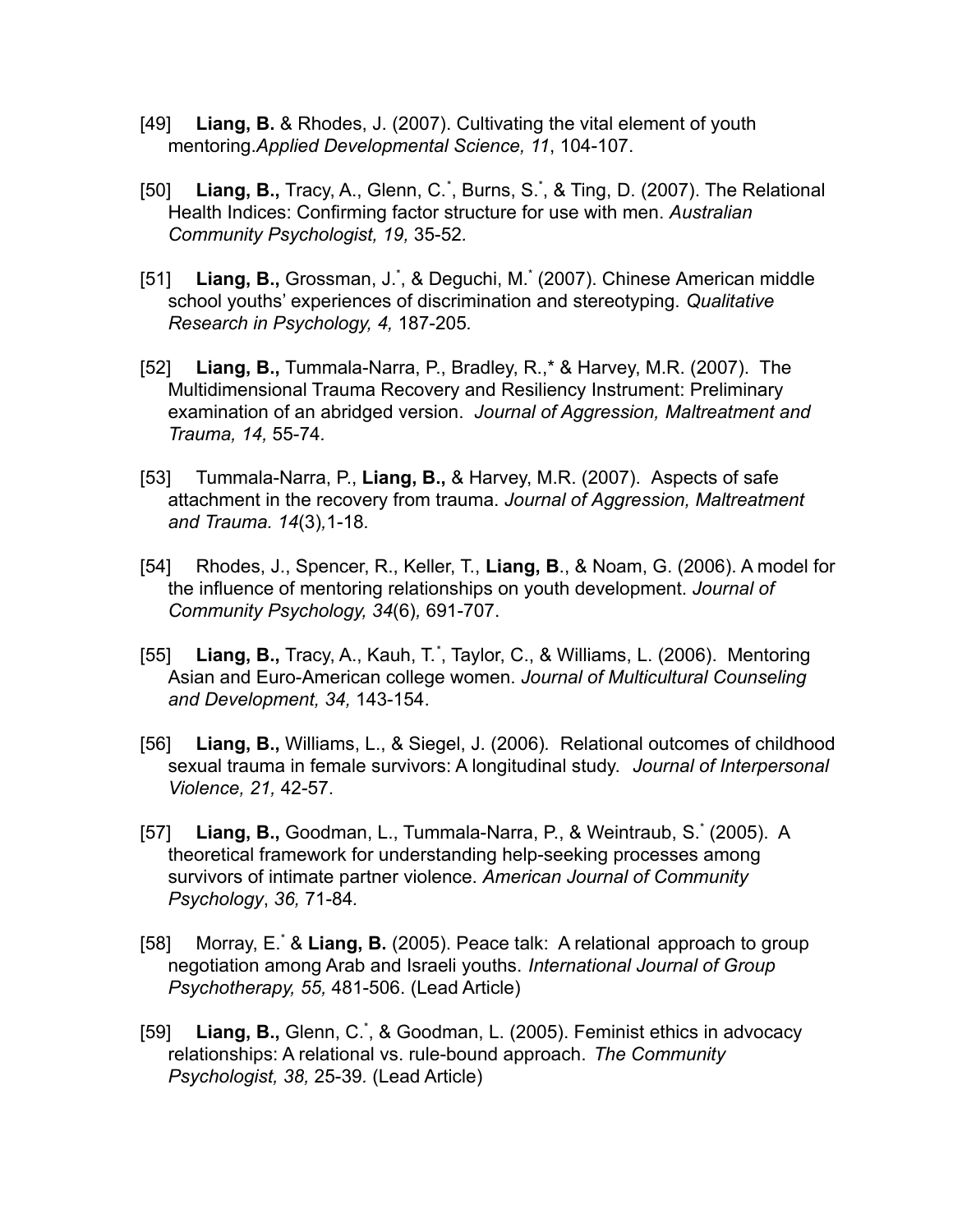- [60] Goodman, L., **Liang, B.,** & Helms, J., Latta, R.\* , & Sparks, E. (2004). Training counseling psychologists as social justice agents: Feminist and multicultural principles in action. *The Counseling Psychologist, 32*, 793-836. (Major Contribution)
- [61] Goodman, L., **Liang, B.,** Weintraub, S.\* , Helms, J., & Latta, R.\* (2004). Warts and all: Personal reflections on social justice in counseling psychology. Reply to Kiselica (2004), Palmer (2004), Thompson & Shermis (2004) and Watts (2004). *The Counseling Psychologist, 32*, 886-899.
- [62] Harvey, M., **Liang, B.,** Harney, P., Koenan, K.\* , Tummala-Narra, P., & Lebowitz, L. (2003). A multidimensional approach to the assessment of trauma impact, recovery and resiliency: Initial psychometric studies. *Journal of Aggression, Maltreatment, and Trauma, 6,* 87-109*.*
- [63] **Liang, B.,** Tracy, A., Taylor, C., Williams, L., Jordan, J., & Miller, J. B. (2002). The Relational Health Indices: A study of women's relationships*. Psychology of Women's Quarterly*, *26,* 25-35. (Lead Article)
- [64] **Liang, B.,** Tracy, A., Taylor, C., & Williams, L. (2002). Mentoring college-age women: A relational approach. *American Journal of Community Psychology, 30*(2)*,* 271-288.
- [65] Taylor, C. A., **Liang, B.,** Tracy, A. J., Williams, L. M., & Seigel, P. (2002). Gender differences in middle school adjustment, physical fighting, and social skills: Evaluation of a social competency program. *Journal of Primary Prevention*, *23*(2), 259-272.
- [66] **Liang, B.,** & Bogat, G. A. (1994). Culture, control, and coping: New perspectives on social support. *American Journal of Community Psychology, 22,* 123-147.
- [67] **Liang, B.,** Bogat, G. A., & McGrath, M. P. (1993). Differential learning of sexual abuse prevention concepts among preschoolers. *Child Abuse and Neglect*, *17*, 641-650.
- [68] Bogat, G. A., **Liang, B.,** Caldwell, R. A., Davidson, W. S. II, Bristor, M., Phillips, M., & Suurmeyer, M. (1993). Alternative schools: A school transition for adolescent mothers. *Prevention in Human Services, 10,* 151-168.

### **Book Chapters**

[69] **Liang, B.**, Lai, B., & Lincoln, B. (accepted). Covid-19, Coping, and Careers. In L. Flores & D. Blustein (Eds.). *Revisiting Work.* N.Y., N.Y.: Routledge.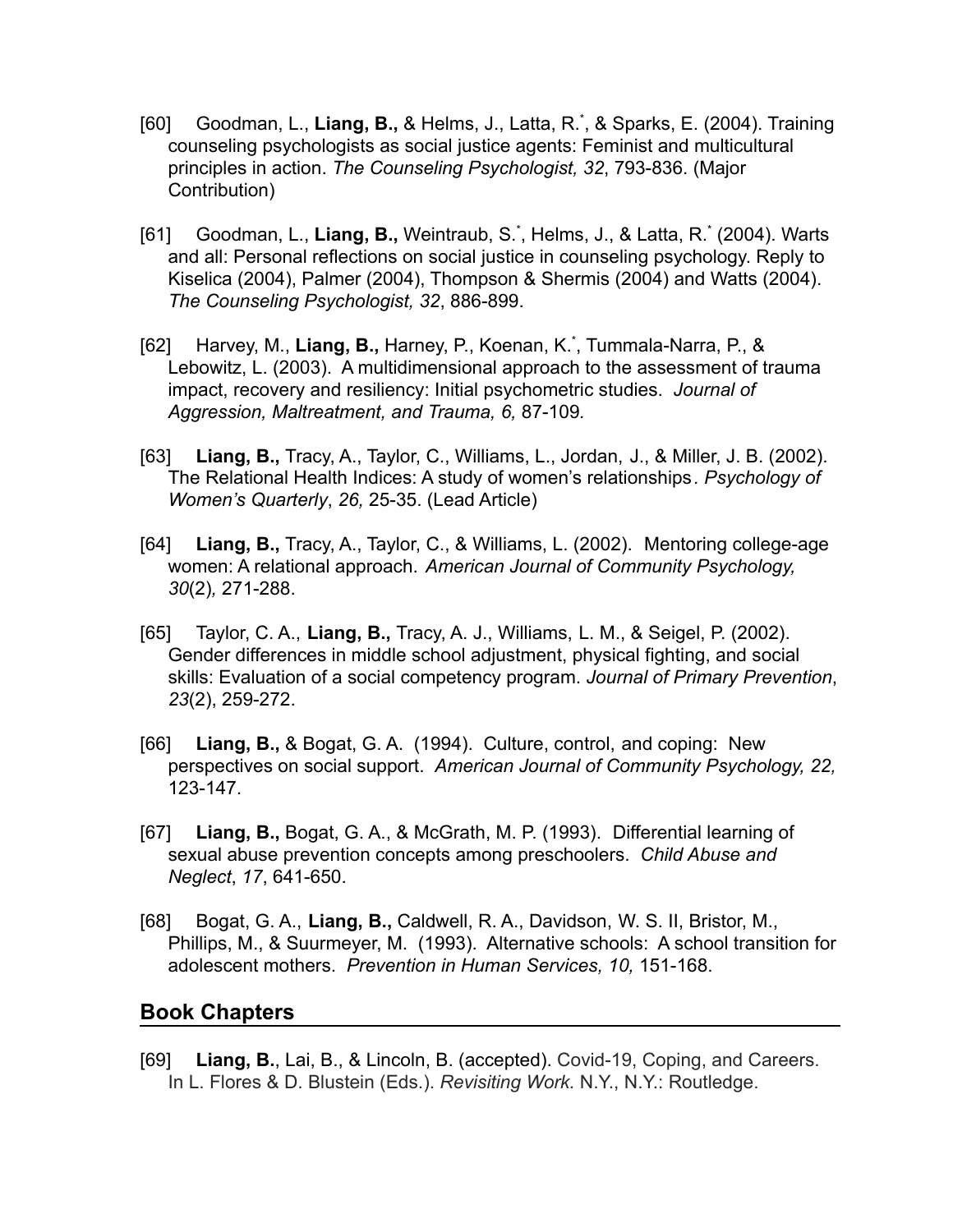- [70] Kenny, M. E., Liang, B., Blustein, D. L., Konowitz, L., Meerkins, T., White, A., Medvide, M. B., Gao, X., Shuqom, A. (2019). Coping with uncertainty: Cultivating a sense of purpose among youth through innovations in work-based learning experiences. In Maree, J. G. (Ed.), Handbook of innovative career counseling (pp. 335–355). Springer. [https://doi.org/10.1007/978-3-030-22799-9\\_19](https://doi.org/10.1007/978-3-030-22799-9_19).
- [71] **Liang, B.** (2018). Racial Constructs in Youth Mentoring: Reconsidering Race and Ethnicity. In A. Hoffman (Ed.) *The Role of Community Development in Reducing Extremism and Ethnic Conflict.* NY, NY: Palgrave MacMillan.
- [72] **Liang, B.**, Rhodes, J., & Spencer, R. (2017). Ethical issues in youth mentoring. In C. Jurkiewicz (Ed.) *The Global Encyclopedia of Public Administration and Public Policy.* N.Y., N.Y.: Springer.
- [73] **Liang, B.** (2017). Race and ethnicity in out-of-school learning. In K. Peppler (Ed.) *The SAGE Encyclopedia of Out-of-School Learning.* Thousand Oaks, CA: Sage Publications. <http://dx.doi.org/10.4135/9781483385198.n248>
- [74] Goodman, L., Liang, B., Tummala-Narra, P., Borges, A.<sup>\*</sup>, Claudius, M.<sup>\*</sup>, & Woulfe, J.\* (2013). A model for integrating social justice roles in psychology doctoral training: A case study of counseling psychology. In C. Johnson, H. Friedman, J. Diaz, B. Nastasi, & Z. Franco (Eds*.*), *Handbook of social justice and psychology.* (pp. 249-266). Westport, CT: Praeger.
- [75] Liang, B., Bogat, G.A., & Duffy, N.<sup>\*</sup> (2013). Gender in mentoring relationships. In D. DuBois, & M. Karcher (Eds.), *Handbook of youth mentoring, 2nd Edition*. (pp. 159-174). Sage, CA.
- [76] Liang, B., Duffy, N.<sup>\*</sup>, & Commins, M.<sup>\*</sup> (2013). The online world, the internet, social class, and counseling. In W.M. Liu (Ed.) *The Oxford handbook of social class and counseling*. (pp. 260-274). Oxford University Press.
- [77] Rhodes, J., Spencer, R., & **Liang, B.** (2013). Ethical issues in youth mentoring. In D. DuBois, & M. Karcher (Eds.), *Handbook of youth mentoring, 2nd Edition*. (pp. 511-522). Sage, CA.
- [78] Castricum, S., & **Liang, B.** (2012). GenerationPulse: Web-based service-learning in psychology courses. In C. Cheal, J. Coughlin, & S. Moore (Eds.) *Transformation in teaching: Social media strategies in higher education.* (pp. 115-137). Santa Rosa, California: Informing Science Institute.
- [79] **Liang, B.** & Grossman, J. (2007). Diversity and youth mentoring. In T. Allen, & L. Eby (Eds.) *Blackwell handbook of mentoring: A multiple perspectives approach.* (pp. 239-258). Malden, MA, US: Blackwell Publishing.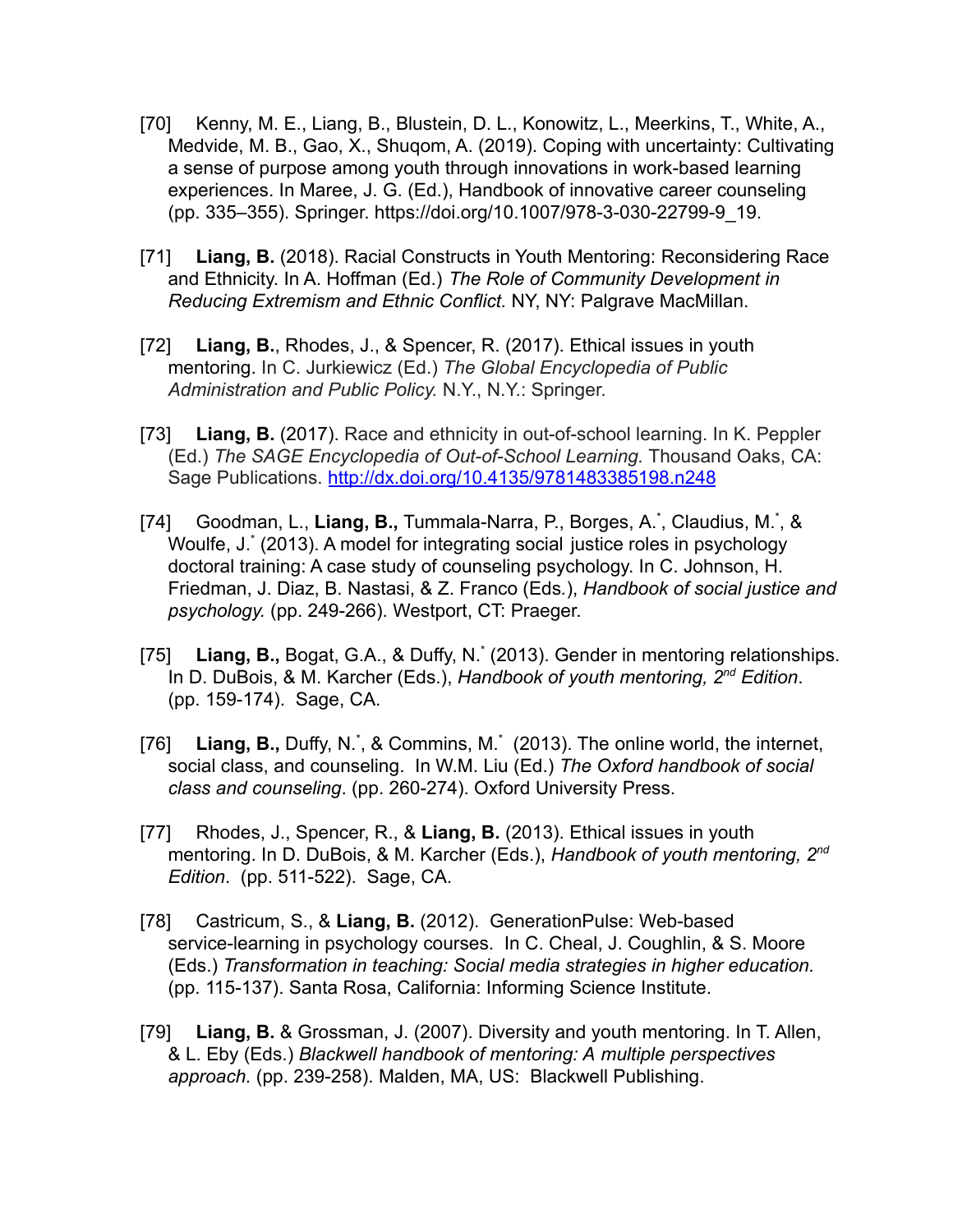- [80] Bogat, G. A., & **Liang, B.** (2005). Gender in mentoring relationships*.* In D. DuBois, & M. Karcher (Eds.), *Handbook of youth mentoring*. (pp. 205-217). Sage, CA.
- [81] Bogat, G. A., **Liang, B.,** Caldwell, R. A., Davidson, W. S. II, Bristor, M., Phillips, M., & Suurmeyer, M. (1993). Alternative schools: A school transition for adolescent mothers. In Jason, L. A., Danner, K. E., & Kurasaki, K. S. (eds), *Prevention and school transitions* (pp. 151-168). New York: The Haworth Press, Inc. (Reprint)

#### **Book Reviews**

- [82] Tummala-Narra, P. & **Liang, B.** (2009). Battered women know best. *Journal of Community Psychology, 37,* 418-421*.*
- [83] Gatha, R.\* & **Liang, B.** (2006). Time for some action. *The Community Psychologist, 39,* 10-12*.*
- [84] **Liang, B.** (2005). The roots of relational health. *Psychology of Women Quarterly, 29*, 224-225*.*

#### **Other Publications**

- [85] Aubé, S. S.\*, Hoskova, B.\*, Riobueno-Naylor, A.\*, DeLoreto, K.\*, Colgan, C.\* A., Liang, B., & Lai, B. S. (2021). Colleges and the COVID-19 Crisis: Students at Time 2. https://bit.ly/3i0ZFNp
- [86] Klein, T. & **Liang, B.** (Sept 9, 2020). Using Tech to Boost the Value of Higher Education During COVID-19. *Edutech: Focus on Higher Education. https://edtechmagazine.com/higher/k12/article/2020/09/using-tech-boost-value-hi gher-education-during-covid-19*
- [87] **Liang, B.** & West, J.\* (2007). Youth mentoring: Do race and ethnicity really matter? *Research in Action Series, 9.*
- [88] Spencer, R., Liang, B., Rhodes, J., West, J.<sup>\*</sup>, & Singer, R.<sup>\*</sup> (2007). Boundaries in youth mentoring relationships. *The Community Psychologist, 35,* 35-37.
- [89] Liang, B., Glenn, C.<sup>\*</sup>, & Goodman, L. (2005). Feminist ethics in advocacy relationships: A relational vs. rule-bound approach. *The Community Psychologist, 38,* 25-39*.* (Lead Article)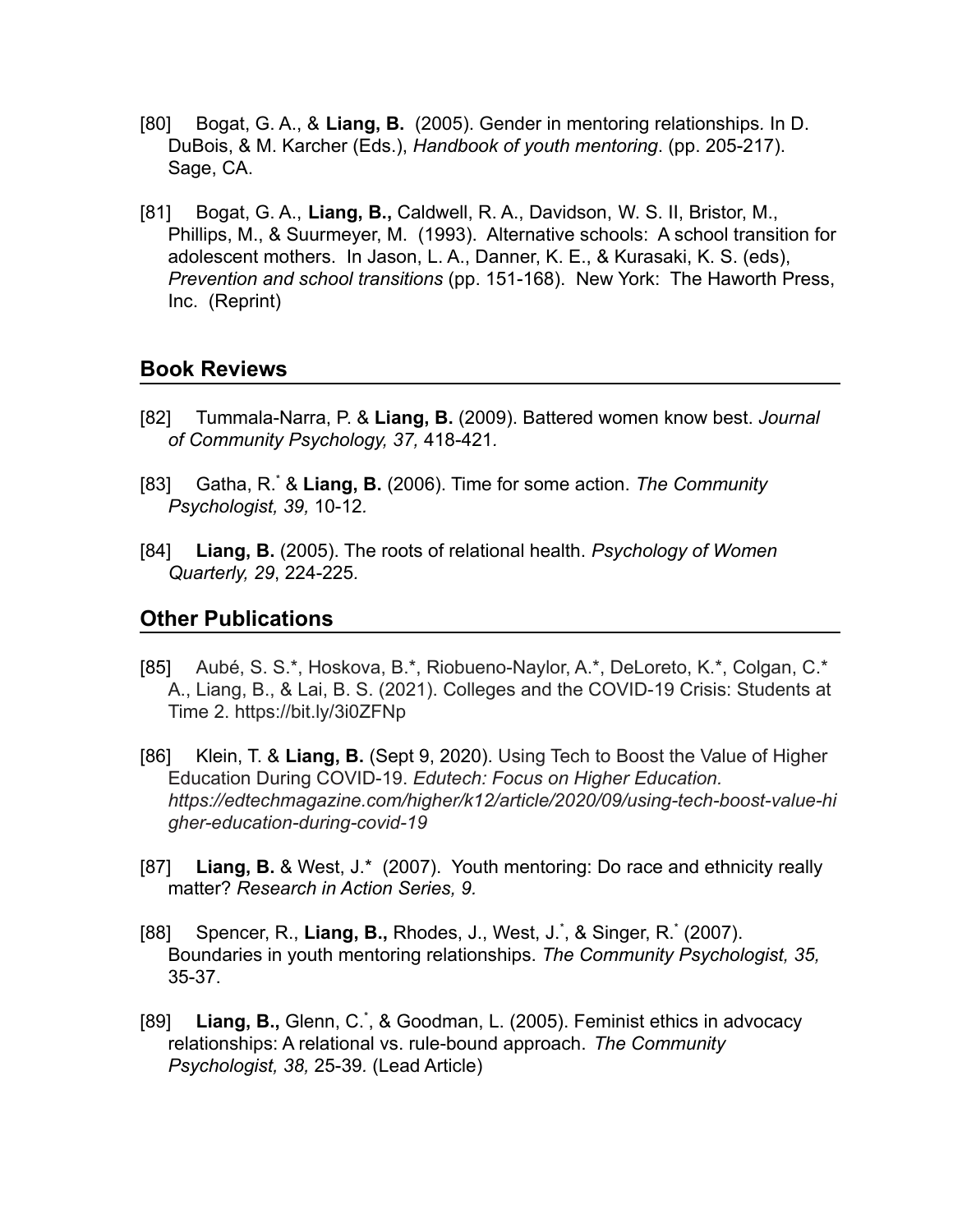- [90] **Liang, B.,** Taylor, C., Williams, L., Tracy, A., Jordan, J., & Miller, J. B. (1999). *The Relational Health Indices: An exploratory study.* Work in Progress 293. Wellesley, MA: Center for Research on Women Working Paper Series.
- [91] Colgan, C.A. \* , Hoskova, B. \* , Aube, S. \* , Kiernan, S. \* , **Liang, B.,** & Lai,B.S. (2020). Colleges and the COVID-19 crisis: Students. [https://sites.google.com/bc.edu/lai-lab-boston-college/colleges-and-the](https://sites.google.com/bc.edu/lai-lab-boston-college/colleges-and-the-covid-19-crisis/preliminary-results_1?authuser=0) [-covid-19-crisis/preliminary-results\\_1?authuser=0](https://sites.google.com/bc.edu/lai-lab-boston-college/colleges-and-the-covid-19-crisis/preliminary-results_1?authuser=0)
- [92] Hoskova, B. \* , Colgan, C.A. \* , Kang, A. \* , Konowitz, L. \* , **Liang, B**., & Lai, B.S. (2020). Colleges and the COVID-19 crisis: Faculty and Academic Advisors. [https://sites.google.com/bc.edu/lai-lab-boston-college/colleges-and-the](https://sites.google.com/bc.edu/lai-lab-boston-college/colleges-and-the-covid-19-crisis/preliminary-results_1?authuser=0)[covid-19-crisis/preliminary-results\\_1?authuser=0](https://sites.google.com/bc.edu/lai-lab-boston-college/colleges-and-the-covid-19-crisis/preliminary-results_1?authuser=0)
- [93] Aubé, S. S., Hoskova, B., Riobueno-Naylor, A., DeLoreto, K., Colgan, C. A., Liang, B., & Lai, B. S. (2021). *Colleges and the COVID-19 Crisis: Students at Time 2*. <https://bit.ly/3i0ZFNp>
- [94] Aubé, S. S., Hoskova, B., Riobueno-Naylor, A., DeLoreto, K., Colgan, C. A., Liang, B., & Lai, B. S. (2021). *Colleges and the COVID-19 Crisis: Faculty/Academic Advisors at Time 2*. <https://bit.ly/3i0ZFNp>

#### **Manuscripts Under Review**

[95] Bravo, D.<sup>\*</sup>, Hill, N., Liang, B., Perella, J. (revise and resubmit). Attributions of Discrimination and Longitudinal Links to Adolescent Adjustment. *Child Development.*

### **Presentations**

- Liang, B. & Klein, T. (2022, June 13). Invited Keynote Speaker, *Cultivating Purpose and Belonging: Higher Education's Value Proposition.* Parents of Freshmen [Invited Keynote Speaker]. Boston College Freshman Orientation.
- Liang, B. & Klein, T. (2022, June 20). Invited Keynote Speaker, *Cultivating Purpose and Belonging: Higher Education's Value Proposition.* Parents of Freshmen [Invited Keynote Speaker]. Boston College Freshman Orientation.
- Liang, B. & Klein, T. (2022, June 27). Invited Keynote Speaker, *Cultivating Purpose and Belonging: Higher Education's Value Proposition.* Parents of Freshmen [Invited Keynote Speaker]. Boston College Freshman Orientation.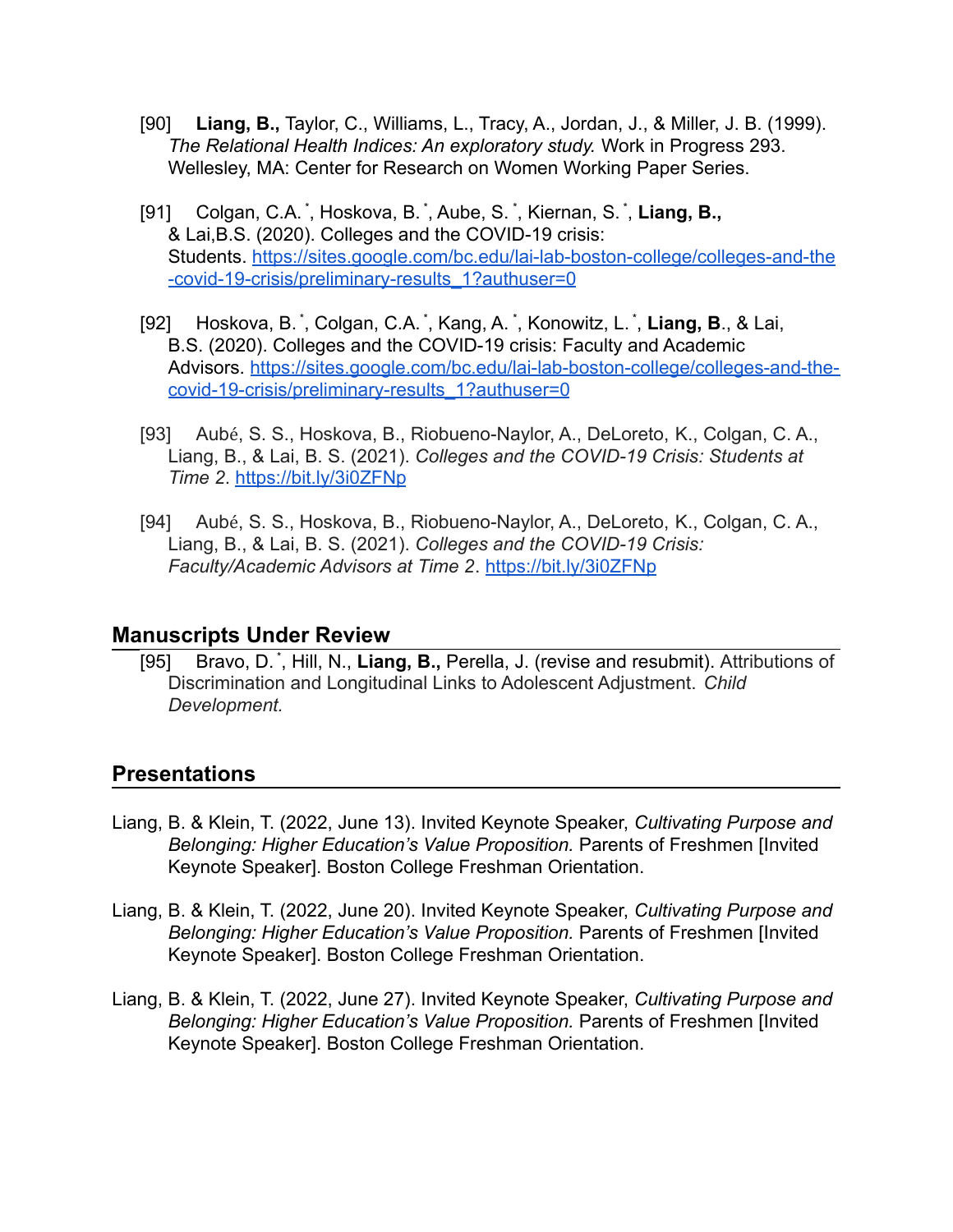- Liang, B. & Klein, T. (2022, July 11). Invited Keynote Speaker, *Cultivating Purpose and Belonging: Higher Education's Value Proposition.* Parents of Freshmen [Invited Keynote Speaker]. Boston College Freshman Orientation.
- Liang, B. & Klein, T. (2022, July 18). Invited Keynote Speaker, *Cultivating Purpose and Belonging: Higher Education's Value Proposition.* Parents of Freshmen [Invited Keynote Speaker]. Boston College Freshman Orientation.
- Liang, B. & Klein, T. (2022, July 25). Invited Keynote Speaker, *Cultivating Purpose and Belonging: Higher Education's Value Proposition.* Parents of Freshmen [Invited Keynote Speaker]. Boston College Freshman Orientation.
- Liang, B. & Klein, T. (2022, August 22). Invited Keynote Speaker, *Cultivating Purpose and Belonging: Higher Education's Value Proposition.* Parents of Freshmen [Invited Keynote Speaker]. Boston College Freshman Orientation.
- Aubé, S.S.\*, Hoskova, B.\*, Riobueno-Naylor, A.\*, Colgan, C.A.\*, Liang, B., & Lai, B.S. (2021, July 11-14). The Impact of COVID-19 on U.S. College Student and Faculty Mental Health. [Presentation]. The 46th Annual Natural Hazards Workshop.
- Liang, B. (2022, April 5). *Cultivating Purpose and Belonging: Higher Education's Value Proposition.* Invited Speaker at Elon University.
- Liang, B., Hurd, A., Lai, B., Lerner, J., Rowan-Kenyan, H., Proctor, P., & Seider, S. & Paez, M. (November, 2021). *Improving the Human Condition.* Lynch School of Education & Human Development.
- Liang, B., Homza, A., Lerner, J., & Paez, M. (September, 2021). *What Advising Means to Us.* Lynch School of Education & Human Development.
- Lai, B. S., Hoskova, B., Riobueno-Naylor, A., Aubé, S., Colgan, C., & Liang, B. (2021, August). COVID-19 Among Emerging Adults: Impact on Mental Health Symptoms and Purpose. In La Greca, A. M. (Chair), *Impact of COVID-19 Stressors on Youth and Family Mental Health and Implications for Intervention* [Symposium]. American Psychological Association 2021 Convention.
- Polk, W., Hill, N., Liang, B., & Perella, J. (2021, April). *Discriminatory Discipline and School Climate: The Moderating Role of Racial Identity*. Paper presented in K., Wantchekon & J. Karras-Jean Giles (Chairs), Identity Development across Developmental Stages and Contexts: Considering Processes and Implications among Ethnic-Racial Minority Youth. Symposium conducted at the Society for Research on Child Development (online).
- Lund, T., Liang, B., Mousseau, A.D., & Lai, B. (2021, April). *Pursuit of Purpose in the Pandemic: A Study of Purpose Formation among College Students during*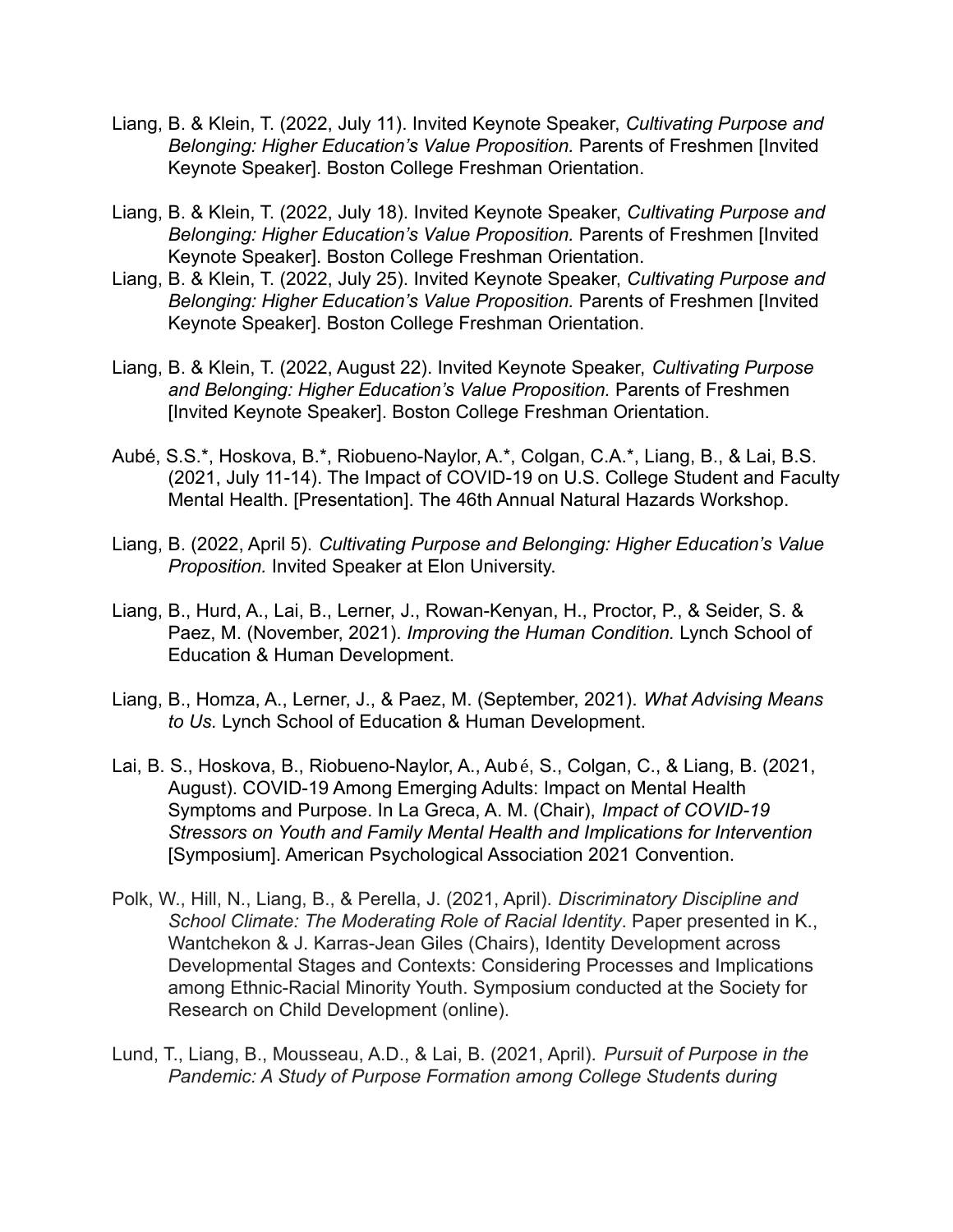*COVID-19*. Poster presented in Moral Development Panel. Society for Research on Child Development (online).

- Liang, B. & Dik, B. (2021, April). *Working Wise & Living Whys in the Age of Covid-19 & Beyond.* Invited Workshop (Online), Webinar Program for Law Professionals, Professional Development Consortium, McLean, VA.
- Liang, B. (2020, October). *Dignified Decision-Making.* Invited Workshop presented in Dignity at Work: Purposeful Formation in the post-COVID Organization with Blustein, D., Dik, B., & Wortham, S. Webinar Training Program for Sullivan & Cromwell LLP, NY, NY.
- Aubé, S., Kiernan, S., DeLoreto, K., Hoskova, B., Riobueno-Naylor, A., Colgan, C.A., Liang, B., & Lai, B.S. (2020, October). *College Students and COVID-19: Mental Health & Common Stressors*. Boston College Advancing Research and Scholarship Day: Responding to COVID-19, online, Chestnut Hill, MA.
- Reed, M., Lincoln, B., Konowitz, Barnett, M., Blustein, D., & Liang, B. (2020, October). *Creativity, Curiosity, and Science Engagement for Marginalized Youth.* Diversity Challenge, online, Chestnut Hill, MA.
- Liang, B. & Klein, T. (2020, May 7). *Navigating an uncertain world: Applying the new science of purpose in school, career & life.* Buckingham, Browne, & Nichols School, Cambridge, MA.
- Liang, B. & Klein, T. (2020, April 23). *Purpose mindset: Applying the new science of purpose in school, career & life.* Belmont High School, Belmont, MA.
- Liang, B. & Klein, T. (2020, April 2). *Navigating the new educational landscape in the age of Covid-19 with purpose.* Newton North High School, Newton, MA.
- White, A., Liang, B., Barnett, G., & Doyle, S. (2019, August). *Making stem meaningful: The infusion of purpose in STEM curriculum.* Paper presented in D. Blustein (Chair)*,* New Directions in STEM Career Development: Interrogating Assumptions. Symposium conducted at the American Psychological Association, Chicago, IL.
- Liang, B., Braun, H., Shirley, D., & Wortham, S. (2018, March). *Whole Child for the Whole World: Educating for Meaning and Purpose,* ACSD Empower Conference. Boston, MA.
- Liang, B. & Shirley, D. (2017, October). *An Education for Meaning and Purpose: The Journey Ahead.* Whole Person Whole Child Summit, Boston College ACSD. Boston, MA.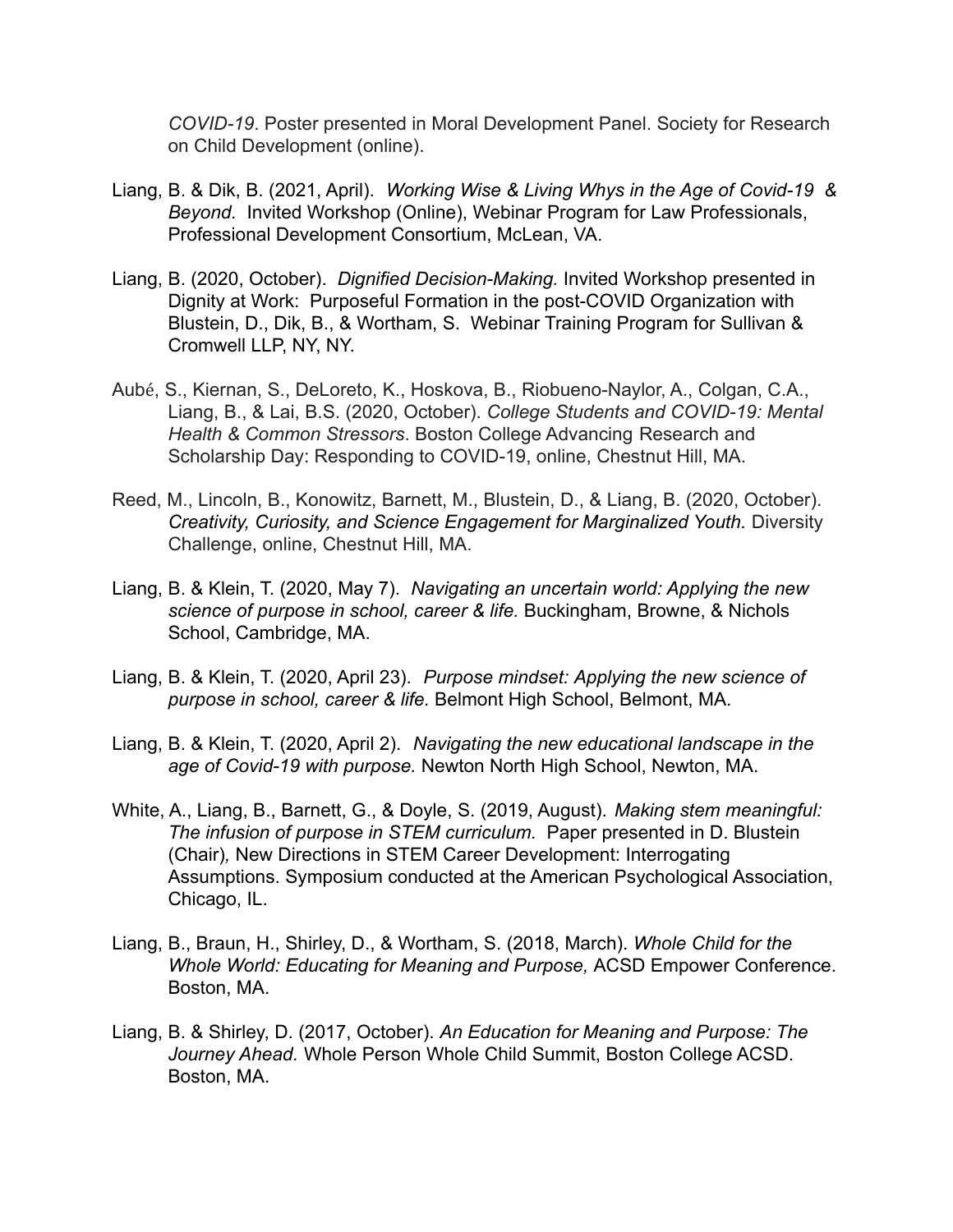- Liang, B., (2017, September). *Purpose.* Invited Speaker at Harvard University Graduate Commons Forum. Harvard University, Cambridge.
- Liang, B. (2017, July). *Youth in the Civic Space: From Transforming Youth to Transforming Society.* Invited Research Fellow at Summer Institute on Mentoring, Portland State University.
- Liang, B. (2017, July). *Mentoring Youth Toward Passion, Power, and Purpose*. Invited Research Fellow at Summer Institute on Mentoring, Portland State University.
- Mousseau, A., Liang, B., Sepulveda, J., White, A., Hill, N., Savitz-Romer, M., Perella, J., & Lund, T. (2017, April). *Mapping the Path to Purpose: Advancing Qualitative Methods in Research on Youth.* Paper presented in B. Liang (Chair), Cultivating a Generation of Purposeful Youth: Transforming Lives at Home and School. Symposium conducted at the Society for Research on Child Development, Austin, TX.
- Lund, T., Liang, B., Mousseau, A., Spencer, R. (2017, April). *Parenting Youth Toward Prosocial Purpose.* Paper presented in B. Liang (Chair), Cultivating a Generation of Purposeful Youth: Transforming Lives at Home and School. Symposium conducted at the Society for Research on Child Development, Austin, TX.
- Liang, B. (2017, March). *Enhancing the Human Condition: Diverse Strands of Education for Meaning and Purpose.* Invited Presentation for Faculty Scholars, Boston College, MA.
- Liang, B., Perella, J., & Klein, T. (2016, April). *Transforming Purpose at Medford High School.* Invited Presentation for Collaborative Fellows, Boston College, MA.
- Liang, B. (2017, January). *Aligning Wellbeing and Achievement.* Invited presentation at Buckingham, Browne & Nichols, Head Speaker's Series, Cambridge, MA
- Liang, B. (2016, October). *Youth Mentoring.* Invited presentation at Diversity Challenge, ISPRC, Boston College, Chestnut Hill, MA
- Liang, B. (2016, December). *Adolescent girls finding purpose: The role of parents and prosociality.* Association of Moral Education 2016 Conference, Cambridge, MA.
- Liang, B., Mousseau, A., & Lund, T. (2016, March). *Pathways to Purpose Among Youth from the Guatemala City Dump Community*, SRA Biennial Conference, Baltimore, MD.
- Liang, B., Lund, T., Mousseau, A., & Spencer, R. (2016, March). *Mentoring Girls on Purpose*, SRA Biennial Conference, Baltimore, MD.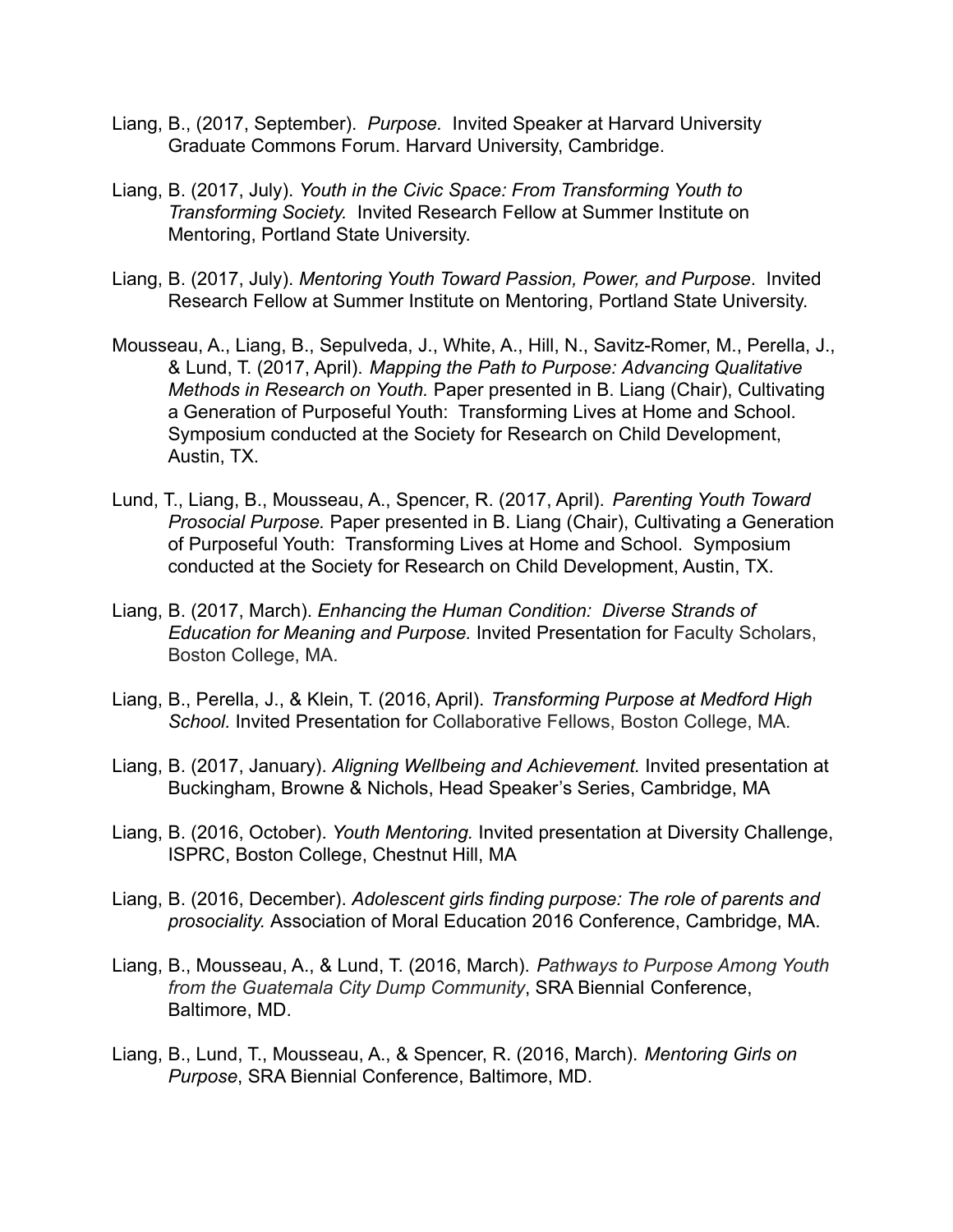- Mousseau, A., Liang, B., & Lund, T. (2016, March). *4 P's of Purpose*, SRA Biennial Conference, Baltimore, MD
- Liang, B. (2015, October). *Sources and strategies regarding stress among adolescent girls*. Invited presentation at Conversations on Stress and Girls, Dana Hall and Wellesley College, Wellesley, MA.
- White, A., Sernoffsky, J., Liang, B., Mousseau, A., Hasse, A., Knight, L., Berado, D. & Lund, T. (2015, August). *Hopes for the future: A qualitative examination of College Bound Students' perceptions of purpose.* Presented at American Psychological Association Convention, Toronto, Canada.
- Liang, B. & Spencer, R. (2013, October). *Girls, stress, and well-being: What parents need to know*. Invited presentation at Center for Research on Girls Symposium: 21<sup>st</sup> Century Athenas, Laurel School, Shaker Heights, OH.
- Liang, B. Spencer, R., Lund, T., Mousseau, A. D., & Walsh, J. (2013, October). *Purpose and relationships*. Plenary session presented at Center for Research on Girls Symposium: 21<sup>st</sup> Century Athenas, Laurel School, Shaker Heights, OH.
- West, J., Duffy, N., Liang, B. (2013, June). *Creating S.P.A.C.E. through yoga: Africa Yoga Project teachers promote personal transformation, peaceful communities, and purpose-filled service.* Poster presented at Symposium of Yoga Research, Boston, MA
- Frederick, A. F., Harvey, K., & Liang, B. (2013, May). *Because I said so: The effects of perceived parental expectations on female adolescents' development of purpose.* Poster presented at Association for Psychological Science, Washington, D.C.
- Nam, S., Frederick, A.F., Unzueta, E., Lee, A., & Liang, B. (2012, August). *It takes two: A qualitative examination of mentoring relationships.* Poster presented at American Psychological Association Convention, Orlando, FL.
- Liang, B. (2010, May). *GenerationPulse: Social networking for social justice*. Invited speaker at Boston College e-Teaching Conference.
- Liang, B. (2010, May). *Ethical issues in youth mentoring.* Quality in Action Webinar Series.
- Liang, B. (2009, October). *Does race matter in youth mentoring?* Research In Action Webinar Series.
- Liang, B. (2009, October). *Does race and ethnicity matter in youth mentoring?* Invited Speaker at the Diversity Challenge Conference, Boston College.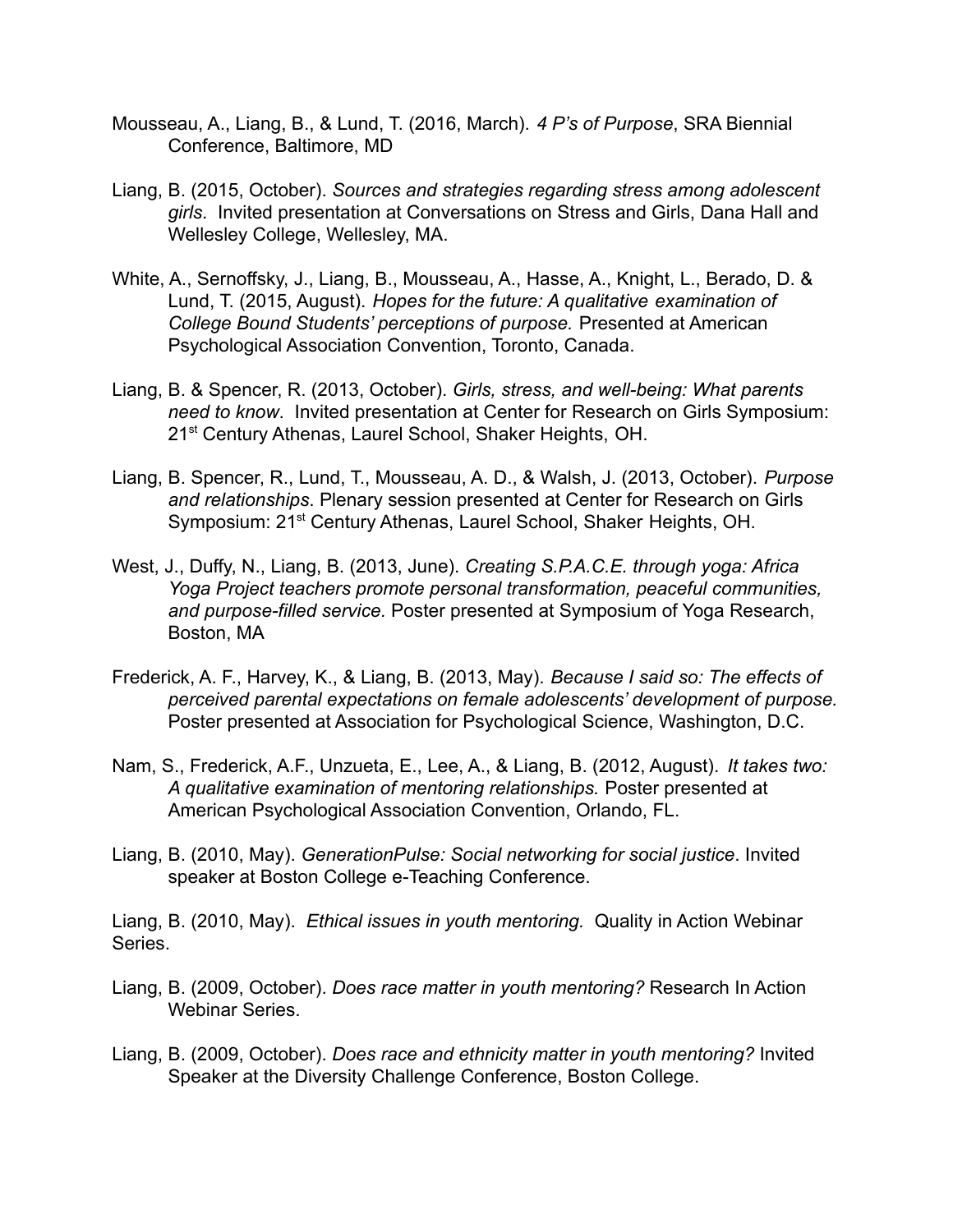- Liang, B. (2008, July). *Developmental mentoring*. Guest Speaker at Summer Institute on Mentoring, Portland State University.
- Liang, B. (2007, July). *Relational health and spirituality*. Key Note Speaker at Annual Youth Leaders' Conference 2007, Malawi, Africa.
- Liang, B. (2007, March). *Mentoring youth.* Invited Speaker at Grace Chapel, Lexington, MA.
- Liang, B. (2006, September). *Top ten lessons learned from youth mentoring research.* Invited Speaker for Mentor Research and Policy Council, Boston, MA.
- Liang, B. (2006, May). *GenerationPulse: Innovations in technology and pedagogy.* Invited Speaker at Boston College Technology Conference, Chestnut Hill, MA
- Liang, B. (2006, May). *Relational mentoring across the developmental stages of adolescence.* Paper presented in T. Allen & L. Eby (Co-Chairs), Diversity and Mentoring. Symposium to be conducted at the Society for Industrial & Organizational Psychology Annual Conference (APA Div. 14), Dallas, TX.
- Liang, B., Glenn, C., & Grossman, J. (2005, August). *The Relational Health Indices: Confirming factor structure for use with men.* Poster presented at American Psychological Association Convention, Washington, D.C.
- Gatha, R., and Liang, B. (2005, August). *Relational health, perceived discrimination, and assertion in Asian American youths: Towards an understanding of voice in Asian American boys.* Poster presented at American Psychological Association Convention, Washington, D.C.
- Grossman, J., and Liang, B. (2005, August). *Discrimination distress among Asian American adolescents.* Poster presented at American Psychological Association Convention, Washington, D.C.
- Liang, B. (2004, July). *Assessment of mentoring relationships: Multicultural and gendered perspectives.* Invited Paper presented in S. Jenkins (Chair), Division 12, Section IV Presidential Symposium, "Gender, Culture, and Clinical Assessment: Celebrating Best Practices: New Directions in Assessment of Women's Psychological Development. American Psychological Association Convention, Honolulu, Hawaii.
- Liang, B. (2003, October). *Youth mentoring relationships: How do we assess them?* Invited Speaker at the National Research Summit on Mentoring. Kansas City, MO.
- Liang, B. (2003, August). *Complexities in the nature and process of Asian social*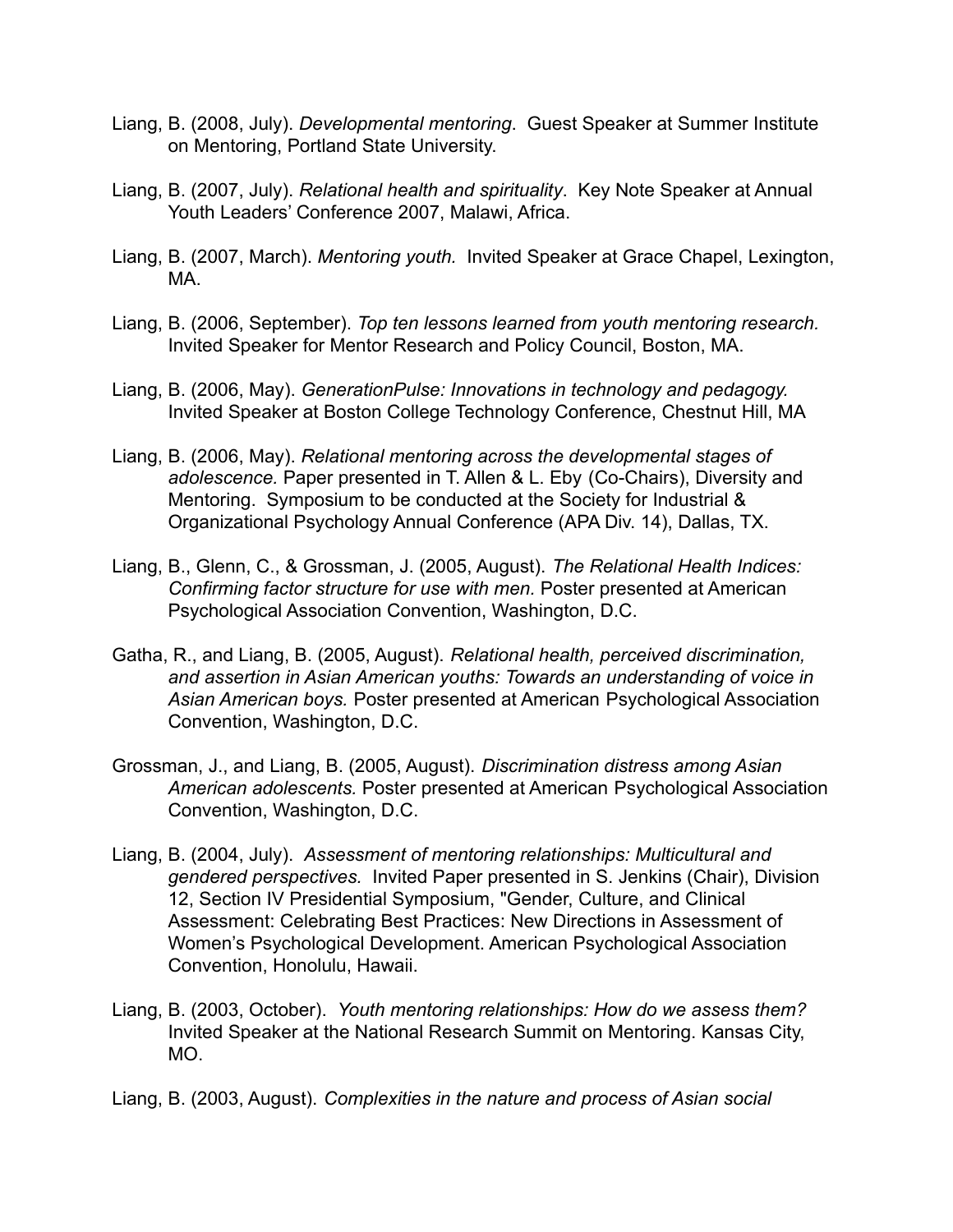*support.* Paper presented in B. Liang (Chair), Culture, Control and Coping: Asian American Relational Health*.* Symposium conducted at the Asian American Psychological Association, Boston, MA.

- Liang, B. (1999, August). *Relational Health Indices*. Paper presented in B. Liang & D. Tolman (Co-Chairs), New Directions in Assessment of Women's Psychological Development. Symposium conducted at the American Psychological Association, Boston, MA.
- Liang, B. & Kauh, T. (1999). Young women's mentoring relationships. Invited Speaker at the American Association of University Women Conference.
- Liang, B. (1998, November). *Childhood trauma and adult attachments*. Paper presented in L. Williams & M. Harvey (Co-Chairs), An Ecological Perspective of Adult Relational Outcomes among Trauma Survivors. Symposium conducted at the International Society of Traumatic Stress Studies Conference, Washington, DC.
- Liang, B. & Williams, L. (1998, July). *The impact of childhood sexual trauma on marital relationships*. Paper presented at the Sixth annual National Colloquium of the American Professional Society on the Abuse of Children, Chicago, IL.
- Liang, B., Harney, P., Tummala-Narra, P., & Shorin, J. (1998, May). *Assessing trauma recovery and resiliency.* Workshop conducted at the Learning from Women Conference (sponsored by Stone Center, Wellesley College and Harvard Medical School), Boston, MA.
- Liang, B. (1997). *Stage by dimension model of trauma resiliency*. Paper presented in P. Harney (Chair), Clinical Dilemmas in the Assessment and Treatment of Trauma: A Stages X Dimensions Model. Symposium conducted at the International Society of Traumatic Stress Studies Conference, Montreal, CA.
- Liang, B. (1996, November). *The new multidimensional trauma recovery and resiliency instrument: preliminary findings*. Paper presented in M. Harvey (Chair), An Ecological Perspective of Recovery and Resiliency in Trauma Survivors. Symposium presented at the International Society of Traumatic Stress Studies Conference, San Francisco, CA.
- Liang, B. (1996, September). *A multidimensional approach to the measurement of trauma recovery and resiliency*. Paper presented in M. Harvey (Chair), Recovery and Resiliency in Trauma Survivors: Toward an Understanding of Adaptation and Coping. Symposium presented at the American Psychological Association Women's Health Conference, Washington, D.C.

Burke, L., Liang, B., & Bogat, G. A. (1994, June). *Children's perceptions of authority in*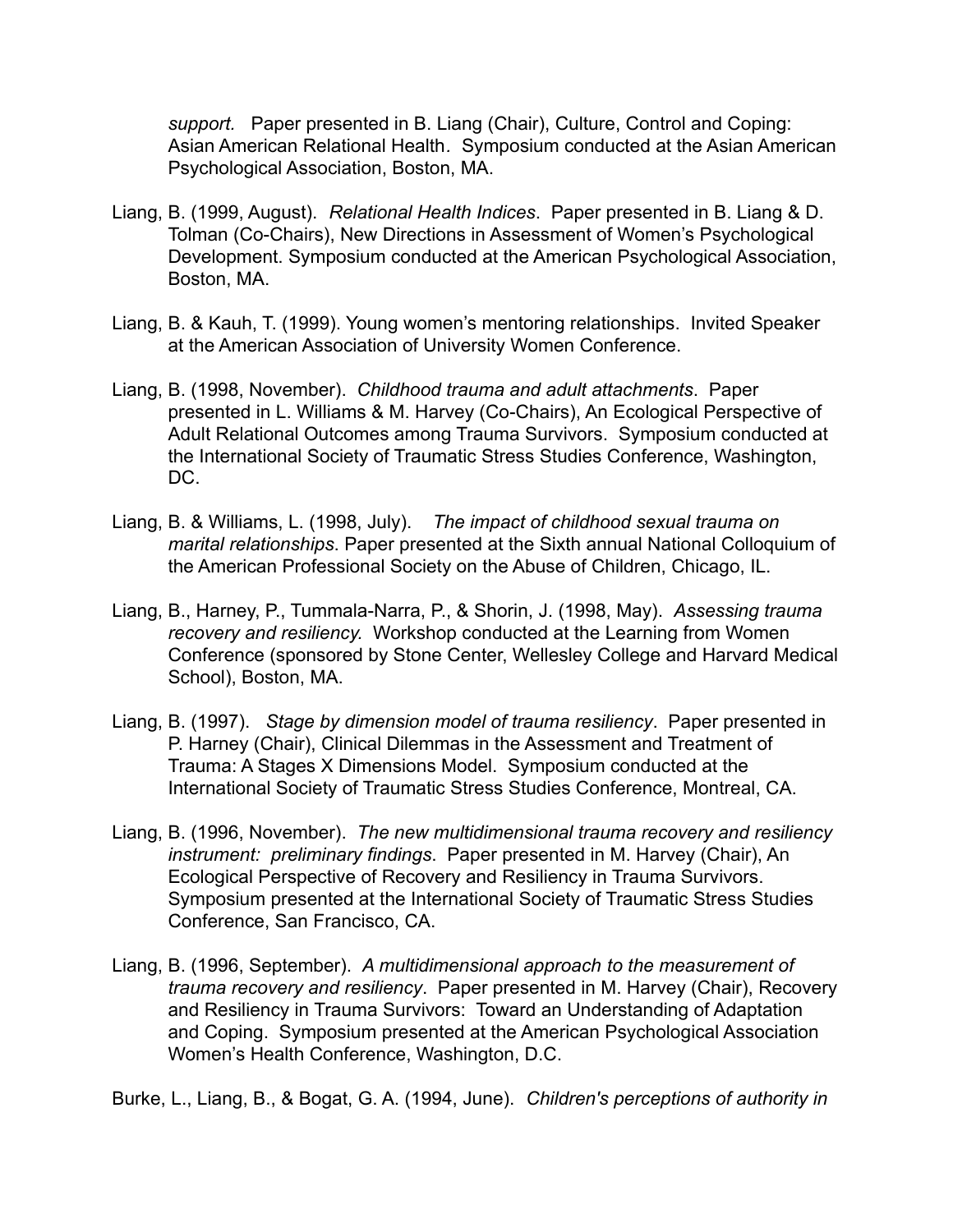*sexually abusive and non-sexually abusive situations.* Paper presented at the American Psychological Association Annual Convention, Los Angeles, CA.

- Bogat, G.A., Liang, B., Caldwell, R.A., & Davidson, W.S. (1993, June). *Applying developmental theory to a mentoring program for pregnant adolescents.* Paper presented at the 4th Biennial Conference on Community Action and Research, Williamsburg, VA.
- Liang, B., Bogat, G.A., Davidson, W.S., & Caldwell, R.A. (1993, April). *Evaluating a social support versus education intervention for pregnant teenagers.* Paper presented at the Midwestern Psychological Association Conference, Chicago, IL.
- Liang, B. (1992, November). *West meets East: A cultural-theological exegesis on adolescent development.* Paper presented at the 2nd International Congress on Christian Counseling, Atlanta, GA.
- Liang, B., Burke, L., Bogat, G.A., & White, A. (1992, October). *Research collaborations in an alternative school for pregnant teens and a day care center--The nature of site specific and general challenges to the researcher/site relationship.* Paper presented at the Annual Midwestern Ecological/Community Conference, MI.
- Liang, B., & Phillips, M. (1991, October). *Child abuse prevention programming.* Workshop conducted at the Annual Legislative Conference of the Children's Trust Fund of Michigan, Lansing, MI.
- Liang, B., & Bogat, G. A. (1992, August). *Culture, control, and coping: A comprehensive model of social support.* Paper presented at the American Psychological Association Annual Convention, Washington, D.C.
- Liang, B., & Le, P. L. (1992, April). *Empowering the Asian Pacific American woman.* Paper presented at the Asian Pacific American Annual Midwestern Conference, East Lansing, MI.
- Liang, B., & Smith, E. (1991, October). *Before another generation is lost: A parent education and support model for teen mothers.* Paper presented at the Michigan Association Concerned with School-Aged Parents Annual Conference, East Lansing, MI.
- Liang, B., Caldwell, R., & Mills, D. (1991, October). *Child abuse prevention.* Invited Speaker at the Annual Michigan State University Social Sciences Convention: Windows on our Global Future, East Lansing, MI.
- Liang, B., & McGrath, M. P. (1991, August). *How well do children learn child sexual abuse prevention concepts?* Paper presented in M. P. McGrath (Chair), New perspectives on sexual abuse education for preschoolers. Symposium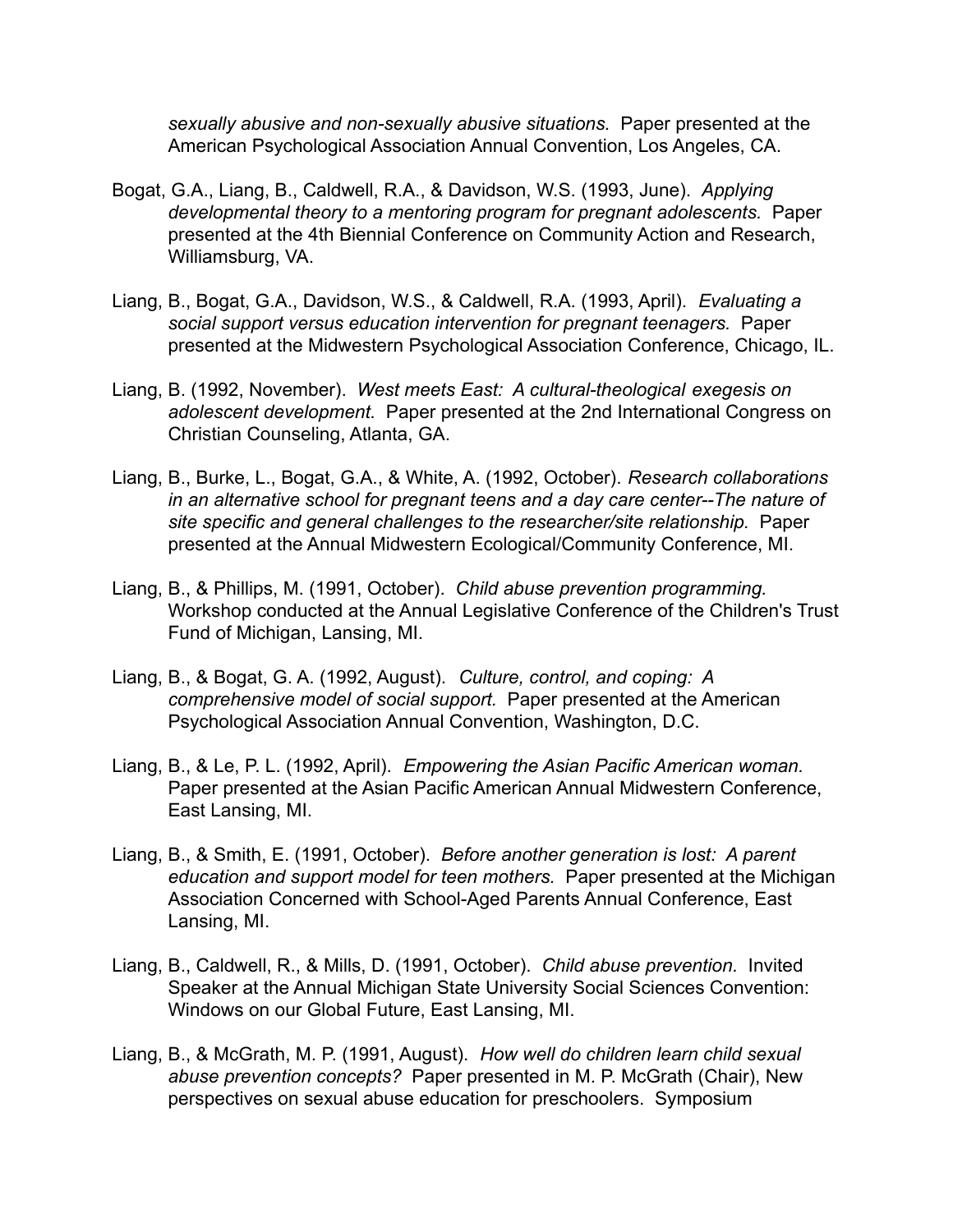conducted at the American Psychological Association Annual Convention, San Francisco, CA.

## **Consultation and Professional Services**

- 2016-presentAdvisory Board Member, Western Europe Young Life
- 2014-2017 Advisory Board Member, Considine Foundation, B4Kids
- 2009-2012 Advisory Board Member, The Center for Advancement of Mentoring's National Cadre of Mentoring Researchers
- 2006-presentMember, MENTOR/National Mentoring Partnership Research and Policy Council
- 2008-2012 Consulting Editor, Journal of Counseling Psychology
- 2004-presentConference Reviewer*,* APA Div. 27
- 2004-2005 Conference Reviewer*,* Asian American Psychological Association
- 2002-presentAd-hoc Reviewer, *Sex Roles, Cultural Diversity and Ethnicity, The Counseling Psychologist, Violence and Victims, Violence Against Women, American Journal of Community Psychology, Psychology of Women Quarterly, American Journal of Orthopsychiatry, Journal of Adolescence, Journal of Vocational Behavior, Journal of Counseling Psychology*
- 2003-2005 Consultant, Writer's Express, Lexington, MA.
- 2003-2005 Consultant, CityDance, Inner-city Project of Boston Ballet, Boston, MA.
- 2002-2003 Steering Committee Member, Northeastern Society of Group Psychotherapy Conference, Wellesley, MA.
- 2002-2003 Consultant, Progressive Chinese Association, Boston, MA.
- 1998-2003 Consultant, Open Circle Social Competency Program, Wellesley, MA.
- 1994-2005 Consultant, Victims of Violence, Harvard Medical School, Cambridge, MA.
- 1998-1999 Consultant, Better Homes Fund, Newton, MA.
- 1995-1996 Member, Community Crisis Response Team, Cambridge, MA.
- 1990-1993 Consultant and Grant Reviewer, Children's Trust Fund, Lansing, MI.
- 1991-1993 Steering Committee Member, East Lansing Community Lay Counseling, East Lansing, MI.
- 1991-1992 Consultant and Educator, Multi-Ethnic Counseling Center, MSU.

#### University Service

#### **Boston College**

#### *Department/Program*

- 2021-2022 Chair, Counseling, Developmental, & Educational Psychology Dept.
- 2013-2017 Director of Training, Ph.D. Counseling Psychology Program
- 2008-2012 Director, M.A. Mental Health Program (60-90 students per cohort)
- 2011-2012 Member, Master's Program Advisory Group
- 2008-2010 Faculty Advisor/Co-Facilitator, Program Diversity Committee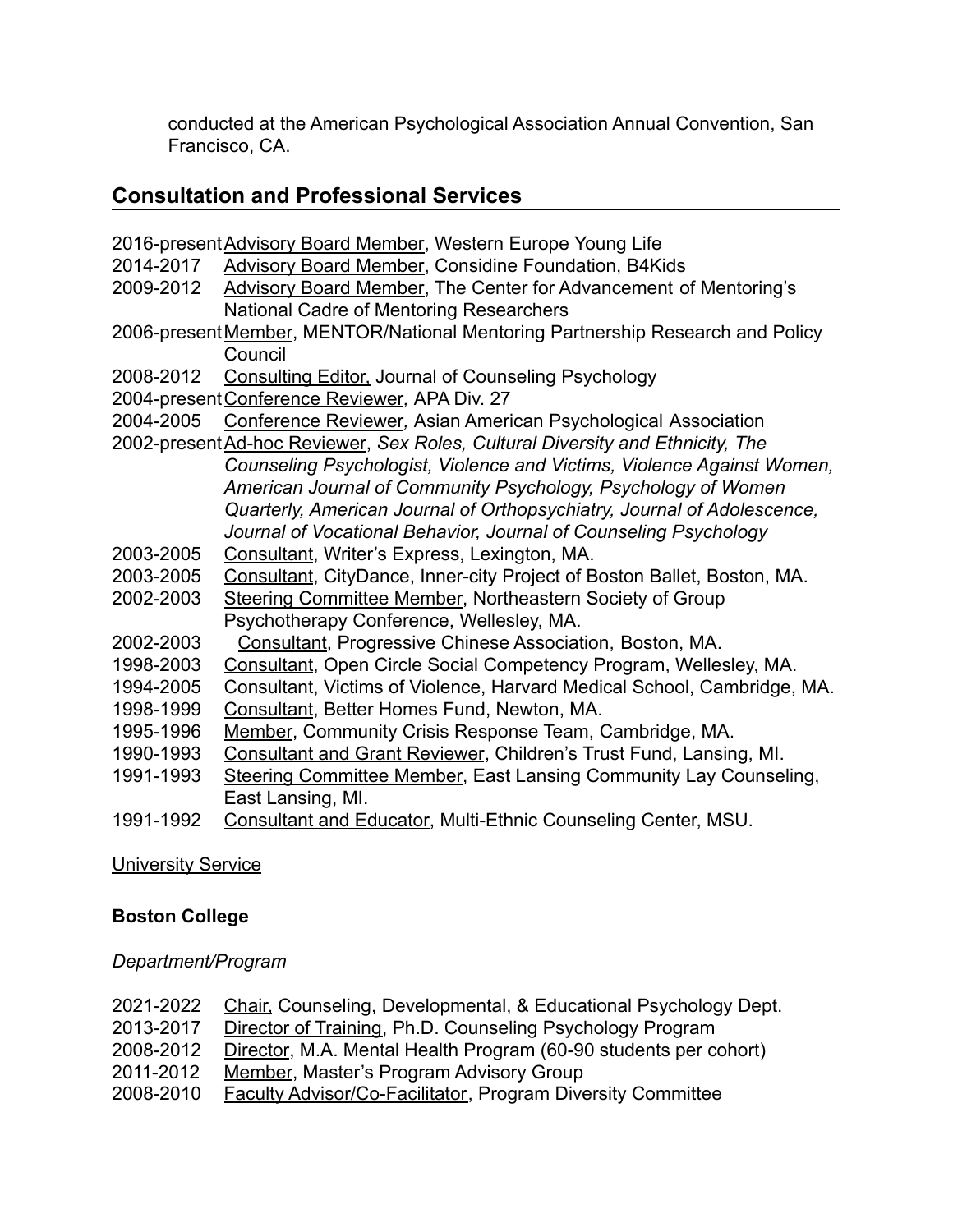#### 2000-2014 Clinical Supervisor, Doctoral Student Training

*Lynch School of Education & Human Development*

| $2016 -$                                                                      | <b>Member, Faculty Awards Committee</b>                            |  |  |
|-------------------------------------------------------------------------------|--------------------------------------------------------------------|--|--|
| 2015-2017                                                                     | <b>Member, Nominations Committee</b>                               |  |  |
| 2012-2015                                                                     | Member, Promotion and Tenure Committee                             |  |  |
| 2012-2013                                                                     | <b>Member, Faculty Search Special Education</b>                    |  |  |
| 2011-2012                                                                     | <b>Member, Faculty Search for Teacher Education Social Studies</b> |  |  |
| 2008-2010                                                                     | Member, Faculty Search Committee for ERME                          |  |  |
| 2008-2009                                                                     | Member, Faculty Search for Higher Education                        |  |  |
| 2008-2009                                                                     | <b>Member, Faculty Search for Counseling Psychology</b>            |  |  |
| 2005-present Member, Technology Advisory Committee                            |                                                                    |  |  |
| 2004-2006                                                                     | Member, Educational Policy Committee                               |  |  |
| 2006-present Representative, Lynch School Open House for Prospective Students |                                                                    |  |  |

#### *University*

| 2018-2020 | Member, Institutional Review Board                                                   |
|-----------|--------------------------------------------------------------------------------------|
| $2015 -$  | Collaborator/Consultant, Thea Bowman AHANA and Intercultural Center                  |
| $2014 -$  | <b>Consultant, Center of Health Promotion</b>                                        |
| $2013 -$  | Consultant, Women's Resource Center                                                  |
| 2012-2015 | Member, Institutional Review Board                                                   |
| 2007-2009 | <b>Member, University Grievance Committee</b>                                        |
|           | 2006-present <b>Faculty Advisor</b> , Intersections, Half-time, and Senior Consilium |
| 2001-2002 | Consultant/Faculty Advisor, WebCT Development                                        |
|           |                                                                                      |

#### 2001-present Invited workshop presenter, Annual Academic Technology Conference

#### **Wellesley College**

| 1999-2001 | Member, Policy Review Committee for Academic Dean's Office |
|-----------|------------------------------------------------------------|
|-----------|------------------------------------------------------------|

- 1999-2001 Member, Health Center Services Evaluation
- 1999-2001 Member, Campus Center Design and Evaluation
- 1999-2001 Member, Academic Technology Committee

### **Accreditation**

1996-presentLicensed Psychologist (#7014), Commonwealth of Massachusetts

### **Grants and Contracts**

National Science Foundation, *Change Makers: Urban Youth Food Justice Ambassadors.* \$1,998,290. Co-Principal Investigators: Mike Barnett, Belle Liang, David Blustein (funded 2017-2022).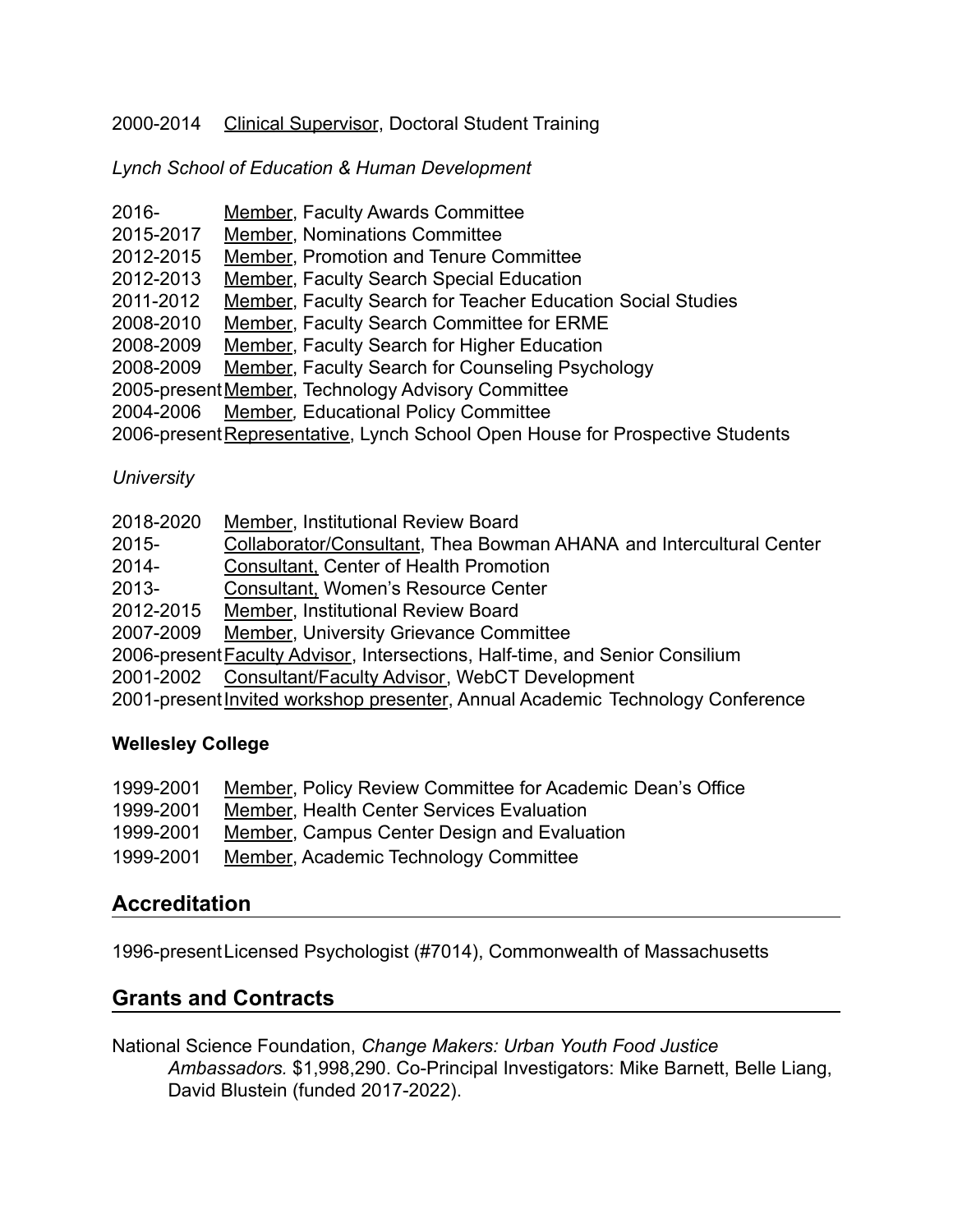- National Science Foundation, ITEST, *Strategies: Seeding the Future of STEM researchers through emerging agricultural technologies.* \$1,197,756. Principal Investigators: Mike Barnett, Co-Investigators Belle Liang, David Blustein (funded, 2018-2022).
- National Science Foundation, Advancing Informal STEM Learning (AISL). *Broadening Participation by Middle-School Students in STEM via Integrating Hands-on Experiences in Science Learning.* \$299,780. Co-Investigators: Meghan E. Hill, Belle Liang, Helen Zhang, & Mike Barnett (funded 11/2/18 – 10/31/20).
- Melkus Foundation, *True North 2.0* \$64,000. Principal Investigator: Belle Liang (funded 2022-2023).
- Boston College Research Across Schools and Departments Grant, *Working Wise & Living Whys: Purpose from School to the Workplace.* \$50,000. Principal Investigator: Belle Liang, Co-Investigator: Andrew Hession-Kunz (funded 2021-2022).
- Boston College Research on Formative Education Grant, *Formative Education: The Role of Purpose and Critical Consciousness in College Students*. \$15,000. Principal Investigator: Belle Liang (funded 2019-2020).
- Catalyzing a Human Centered Approach to International STEM Education: A Partnership between Boston College and the Agastya International Foundation in India. Co-Investigators: Helen Zhang, & Mike Barnett (funded). Consultant: Belle Liang.
- Lawrence O'Toole Award, *MAPP: Digitizing Habits of the Mind, Heart, and Imagination.* \$15,000. Co-Principal Investigators: Belle Liang & Tim Klein (funded 2017-2018).
- Collaborative Fellows Grant. Co-Investigators: Maureen Kenny, Belle Liang, David Blustein. \$35,000 per year (funded 2017-2020).
- Academic Technology Innovation Grant, Boston College. *MAPP: Purpose Profiles.* \$40,000 (funded 2017-2019).
- Research Expense Grant, Boston College. \$2,000 (funded 2017-1018).
- MediaKron, Boston College. *ATAB Special Project: Global Classroom.* \$2,500 (funded 2016-7).
- Collaborative Fellows Grant, Boston College: *Transforming Stress and Storm to Power and Purpose.* \$30,000 per year (funded 2013-2016).

Research Incentive Grant, Boston College. *Youth mentoring and College-Bound*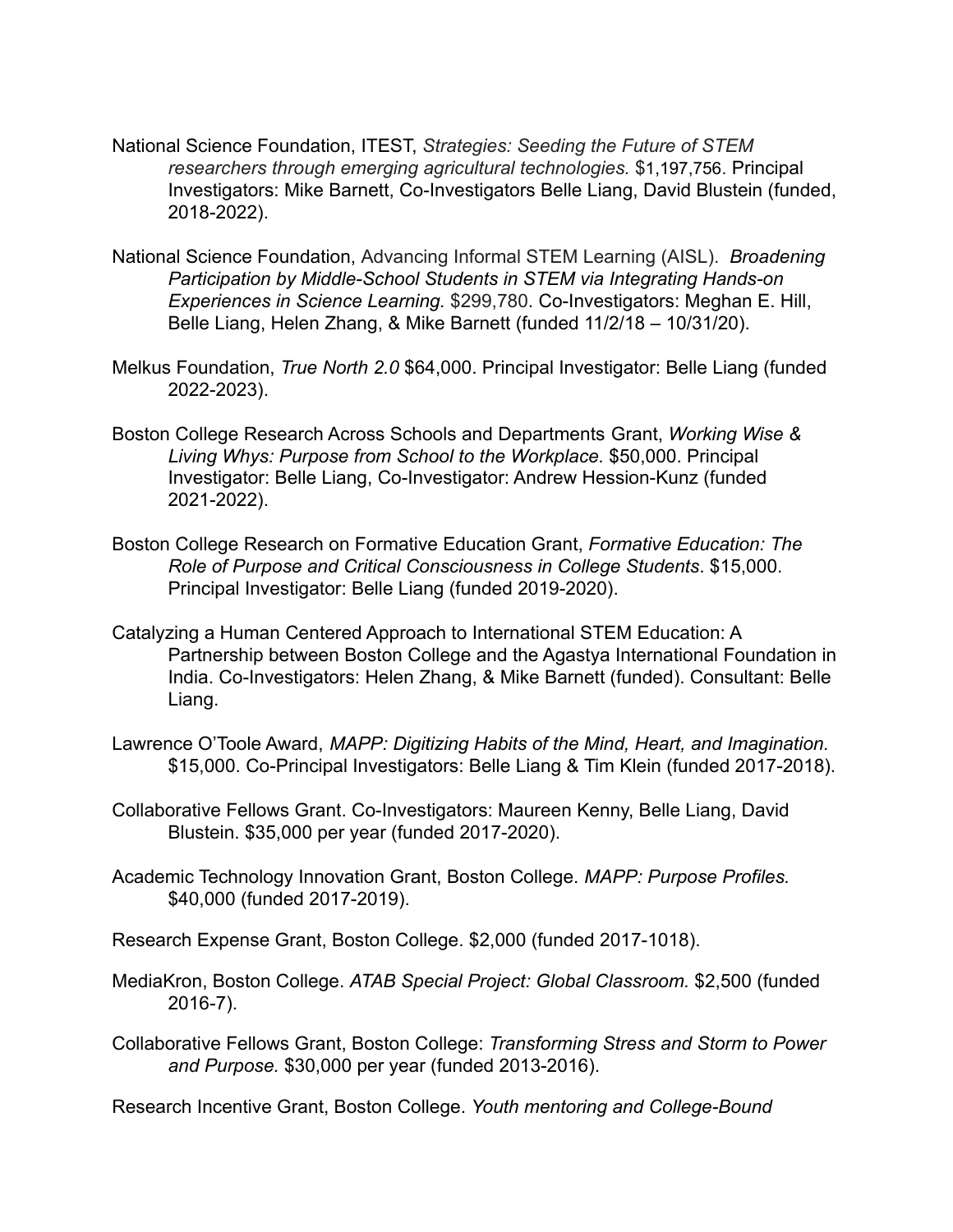*students.* \$7,500 (funded 2013-4).

- Center for Research on Girls Grant, Laurel School. *21st Century Athenas: Aligning achievement and well-being.* \$250,000 (funded 2010-2013).
- Academic Technology Innovation Grant, Boston College. *Generationpulse: Global classroom.* \$42,000 (funded 2008-2011).
- Teaching, Advising and Mentoring Grant (TAM), Boston College. *Web teens of New Orleans: Restoring the community of youth.* \$12,000 (funded 2006-2007).
- State Farm Good Neighbor Service-Learning Grant. *Building community for the teens of New Orleans.* \$1,000 (funded 2006-2007).
- Robert S. and Grace W. Stone Primary Prevention Initiatives Grant: Empowering Children for Life. *The relational health indices: A study of girls' and boys' relationships.* \$80,000 (funded 2003-2005).
- Research Expense Grant, Boston College. *The ethical dilemmas in youth mentoring study.* \$2,000 (funded 2005).
- CityDance, Boston Ballet. *The impact of CityDance intervention on relational health and body image in inner-city girls' and boys'.* \$2,000 (funded 2004-2005).
- Research Incentive Grant, Boston College. *Relational health and social competency in Asian-American youths.* \$15,000 (funded 2003 – 2004).
- Research Expense Grant, Boston College. *The relational health study.* \$1,500 (funded 2002).
- Project Initiation Grant, Institute for Children, Youth, and Families, Michigan State University. *Parenting styles and children's notions of authority: Factors related to success in sexual abuse prevention programs* with G. A. Bogat. \$5,000 (funeded 1992-1993).
- Children's Trust Fund, Lansing, Michigan. *Young parents educational development: Mentors of mothers Project*, Lansing School District. \$35,000 (plus \$5,000 research stipend) (funded 1991-1994).

### **Awards/Honors**

- *Distinguished Alumni Award (Inaugural Distinguished Asian Alumni Award)* , Indiana University Alumni Association.
- *Boston College Corcoran Center Community Engagement Award for BC MentorOn -St. Columbkille School Collaboration*.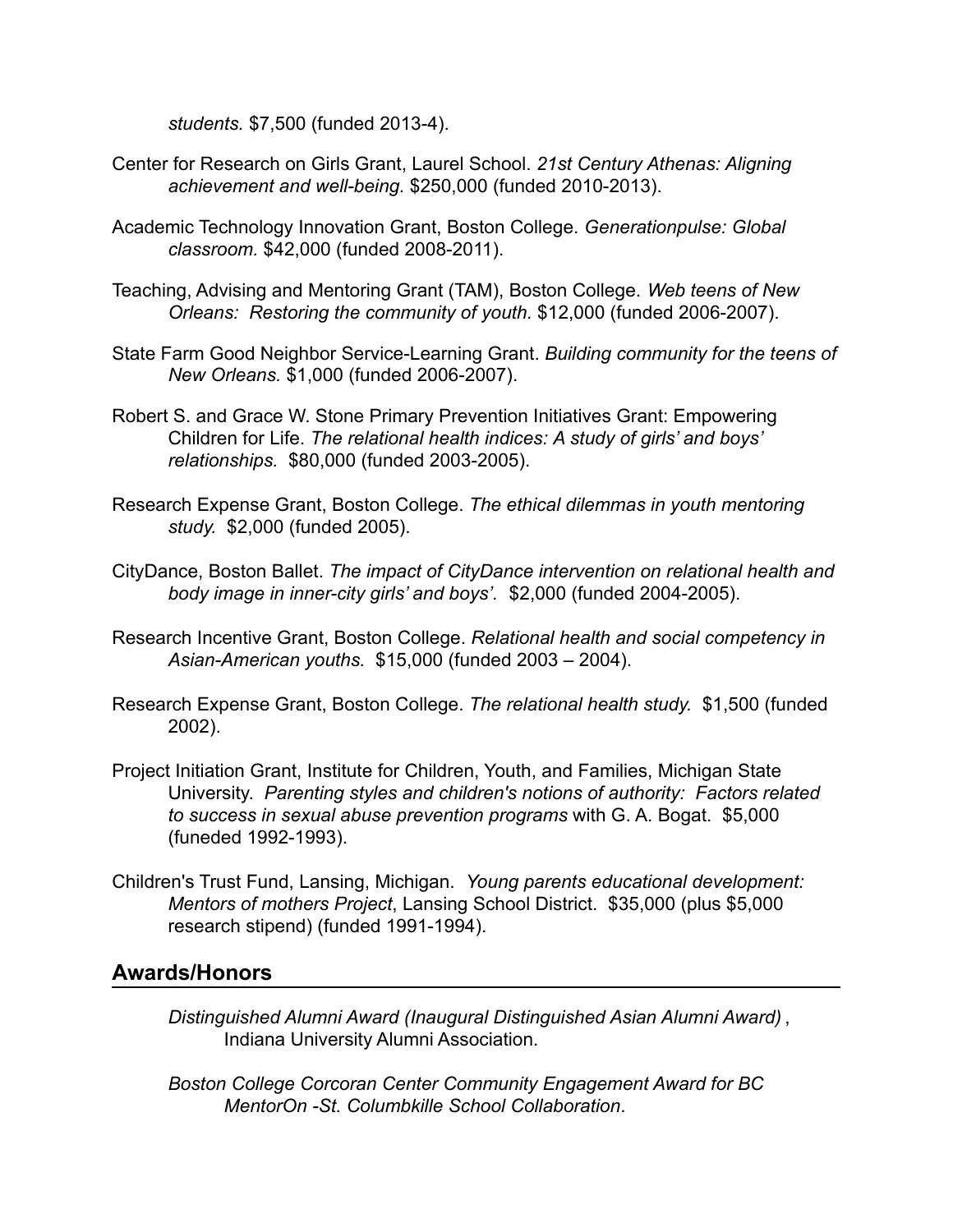- *Inaugural Many Faces of Counseling Psychology Award*, International Counseling Psychology, for innovations in strength-based, developmental, and preventive approaches to psychological issues.
- *Lawrence O'Toole Award*. Innovative Practices in Education Award.
- *American Psychological Association Fellow*, Division 17*,* for unusual and outstanding contributions to research and the field of Counseling Psychology.
- Finalist, *SPSSI Outstanding Teaching & Mentoring Award.*
- *Commitment to Change Award, Boston College,* to my research team for outstanding contributions in and demonstrated commitment to social change.
- *Summa Cum Laude* Award, *Teaching with New Media Award at Boston College* for exemplary uses of technology in teaching.
- *Magnum Cum Laude* Award, *Teaching with New Media Award at Boston College* for exemplary uses of technology in teaching.
- Finalist, *The Counseling Psychologist Outstanding Contribution Award* for major contribution, "Training Counseling Psychologists as Social Justice Agents: Feminist and Multicultural Principles in Action."
- *American Psychological Association Convention, Division 27 Best Paper Award* for "Culture, control, and coping: A comprehensive model of social support."

#### **Courses/Subjects Taught**

Adolescence in the Digital Age (Undergraduate core course) Applied Psychology Practicum (Undergraduate) Adolescent Psychology (Undergraduate) Introduction to Psychology (Undergraduate) Research Methods (Undergraduate) Psychological Research Practicum (Undergraduate and Post-doc) Cross-Cultural Psychology: Clinical Applications Seminar (Undergraduate) Group Work and Group Theory (M.A.) Applied Adolescence (M.A.) Advanced Counseling Practicum (Ph.D.) Supervision and Consultation (Ph.D.)